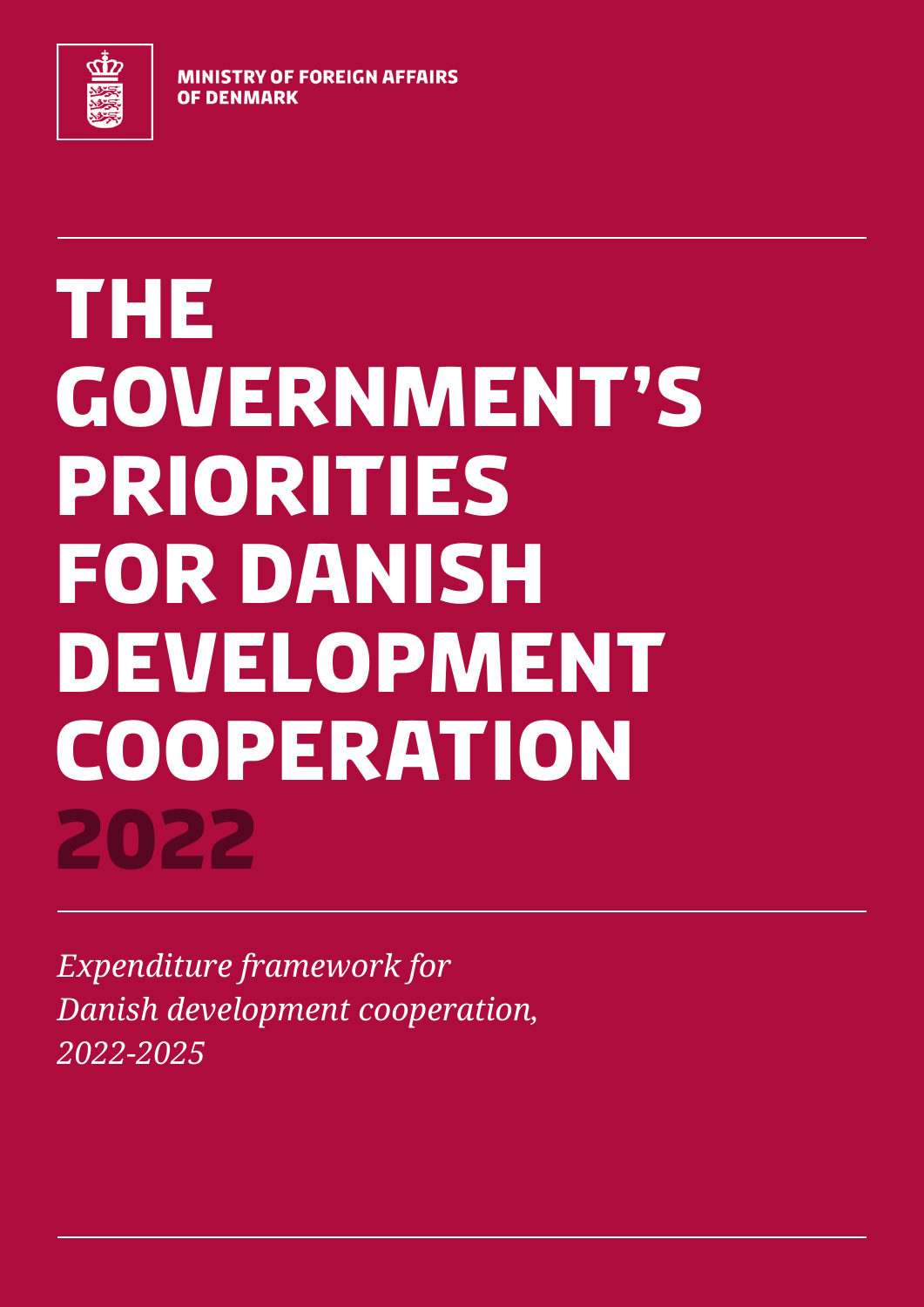## **The Government's priorities for Danish development cooperation 2022**

The images from Afghanistan are already engraved in our collective memory. When states collapse and progress is rolled back, it is a tragedy: for individuals, for communities and for society as a whole. It also impacts countries neighbouring humanitarian crisis and conflict zones - and even beyond. Afghanistan is an extreme example of the distressed state of the world. In 2020, the number of displaced people or people seeking refuge increased to nearly 82.4 million, which is a historically high figure. At the same time, poverty is increasingly concentrated in many of the world's poorest and most fragile countries. COVID-19, climate change and conflicts are exacerbating crises, forcing more people than ever to leave their homes. Some put their fate in the hands of cynical human traffickers, but the vast majority have neither the means nor the opportunity to take this perilous journey and therefore remain in the neighbouring areas, where they need help. In many countries, the COVID-19 pandemic has not only negatively impacted the health and economic well-being of people, but also given authoritarian regimes an opportunity to further curtail access to democracy, civil society and human rights. All the while, we now have less than 10 years to reach the Sustainable Development Goals.

In June 2021, a broad political majority agreed on Denmark's new Strategy for Development Cooperation , "The World We Share", which aims to ensure that Danish development cooperation contributes to a more secure and sustainable world. The strategy builds on values rooted in democracy and human rights – values that guide the direction of all Danish efforts. The strategy has two main priorities for development cooperation: 1) Creating hope and future opportunities, and providing better help to

more people where it is most difficult – in regions neighbouring humanitarian crisis and conflict zones, and in fragile states; and 2) to take the lead in the fight for climate, nature and environment, which means fulfilling our international climate commitments, including climate financing. The strategy reaffirms that Denmark will meet the UN target for the richest countries to spend 0.7 percent of their Gross National Income (GNI) on Official Development Assistance (ODA) – a target that the OECD Development Assistance Committee (DAC) annually calculates based on donor reporting.

#### **Development assistance reform**

With the 2022 Finance Bill, the Government presents its vision of how a comprehensive reform of Danish development assistance contributes to implement the strategy. We believe that Denmark must set concrete ambitious goals, and that we must prioritise our efforts. We must redirect development assistance so that it clearly focuses on the main priorities of the new strategy for development cooperation– "lead the fight to stop climate change and restore balance for the planet" and "create hope and help more people better where it is hardest", building on values rooted in human rights, the rule of law, equal opportunity and an independent civil society.

Against this backdrop, the Government proposes the following ambitious goals:

• From 2023, development assistance targeting climate, nature and environment must amount to at least 30 % of section *6.3. Development assistance to developing countries*. At least 25 % must be climate related, and at least 5 % must be environmentally related. The majority of climate assistance must be directed to climate adaptation initiatives. The 2022 Finance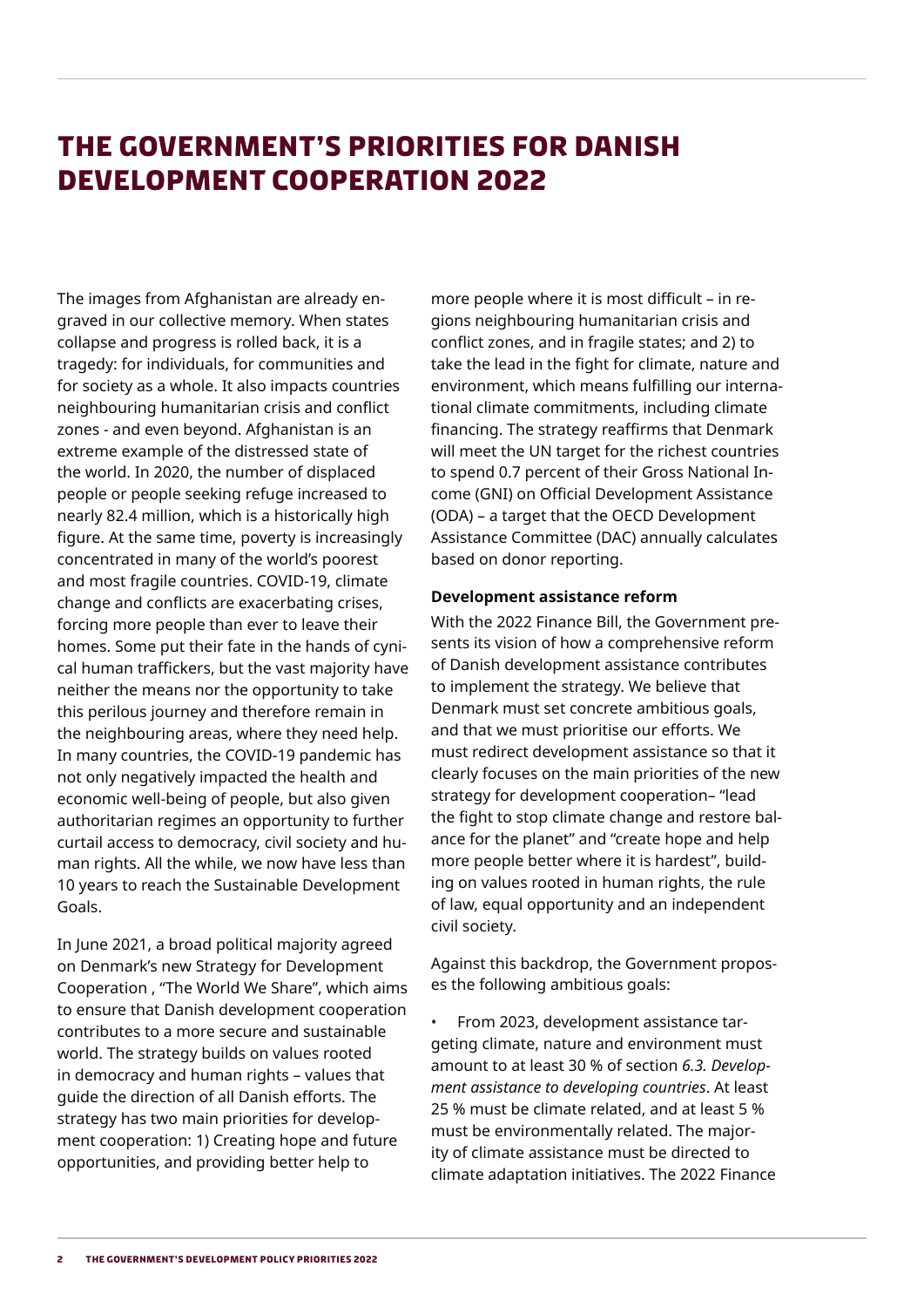Bill brings us another major step closer to these goals, increasing green development assistance by DKK 400 million compared to the 2021 Finance Act.

In 2025, funding for efforts focusing on regions of origin, migration and fragile states will have increased to a total of DKK 3.5 billion. This is necessary to provide better help to more people where it is most difficult and where the needs are greatest: in regions neighbouring humanitarian crisis and conflict zones, and in fragile states. The 2022 Finance Bill allocates an additional DKK 400 million to this priority, groups a number of initiatives under the auspices of a new fund, and increases education efforts in fragile states and regions of origin.

The Government also maintains a strong commitment to ensuring democratic values and human rights, not least with Denmark's massive support for girls' and women's equality and sexual and reproductive health and rights (SRHR). We will also continue to support efforts to mitigate the consequences of the COVID-19 crisis for the poorest and most vulnerable. Denmark has contributed approximately DKK 1.8 billion through four COVID-19 aid packages targeting developing countries and humanitarian crises, the majority of which has funded healthrelated initiatives. An additional DKK 170 million is allocated to these efforts in 2022, including initiatives targeting health, social and economic development, and human rights in developing countries.

The Government will match the development assistance reform with a reorganisation of Denmark's global presence so that we to the greatest extent possible allocate resources where we have the most at stake. The Government has carried out an analysis of how the Danish Ministry of Foreign Affairs' missions and organisation can be best adapted according to the new strategic priorities. Based on the results of this analysis, the Government will further strengthen the Danish missions in Sahel (Burkina Faso, Mali) and the Horn of Africa (Ethiopia, Kenya) with additional posted full time employees, and a new

Danish ambassador to Somalia will be based in Kenya. Additional resources will also be directed to North Africa and the Western Balkans. These added resources will particularly boost the missions' professional and diplomatic capacity to implement the main priorities, and increase Danish influence on international and national policy. Prioritisation requires focus on certain activities while choosing not to engage in others. We cannot be everywhere, but instead we must prioritise our use of resources where they are most needed and where we can best capitalise on the coordination of all our instruments. Therefore, the Government will phase out the expanded partnership with Tanzania. After more than 60 years of extensive cooperation, we have achieved many good results and in this time the country has developed to become a lower middle-income country. The partnership will be restructured into a more targeted partnership through civil society and multilateral organisations. The embassy will close in 2024. Furthermore, Denmark will be adjusting its engagement and presence in Bangladesh and Myanmar to align with developments in these countries. In the light of the military coup in Myanmar, the expanded partnership has been provisionally adjusted to support democracy and human rights through civil society partners.

Total development cooperation in the 2022 Finance Bill amounts to DKK 17,446.5 million, including adjustment for 2020 based on *The Economic Survey, May 2021*. In comparison, the 2021 Finance Act allocated DKK 17,212.0 million. See Table 1 for an explanation of the regulation mechanism between fiscal years.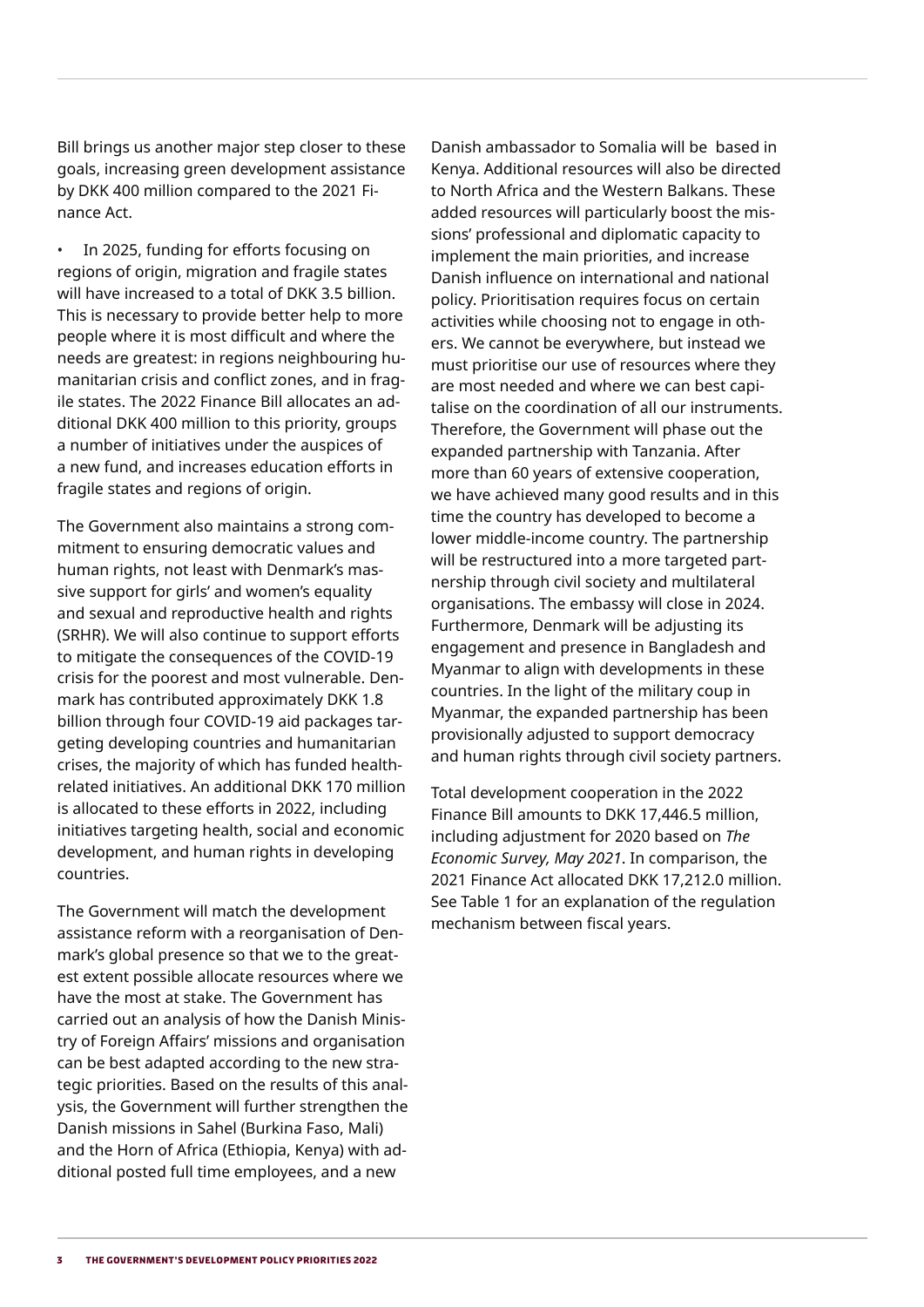# **Denmark leading by example on climate, nature and environment actions**

Climate change and pressure on nature around the world are among the greatest global threats of our time. The living conditions of billions of people are negatively impacted, intensifying conflicts and fragility, which in turn exacerbates poverty and inequality. Climate change and the biodiversity crisis are mutually reinforcing phenomena, increasing pressures on the world's poorest and most vulnerable people. There is an urgent need to reduce greenhouse gas emissions and build resilience to climate change. This must be done in close alignment with efforts to increase the protection of nature and biodiversity.

With the new strategy, the Government will ensure that Denmark's development cooperation leads the way in the fight for climate, nature and environment. Denmark has shown that economic growth and green transition can go hand in hand. We can inspire and influence the rest of the world by demonstrating that a greener society is not incompatible with prosperity and welfare. Developing countries, led by the growth economies, account for the majority of the world's carbon emissions, not least from coal power. Denmark can and must show the way and inspire action by the large carbon emitting countries. The least developed countries are most affected by climate change despite having the lowest carbon emissions. Therefore, we must especially increase our climate efforts that can make a concrete difference for vulnerable people in poor and fragile countries. For example, we must help millions of people gain access to clean drinking water and clean energy in Africa.

Therefore, the Government proposes a number of ambitious green targets under *§6.3. Development assistance to developing countries* in 2023:

- At least 30 % of development assistance must be green.
- At least 25 % of development assistance must be allocated to climate aid, and at least 60 % of climate aid must focus on climate adaptation.
- At least 5 % of development assistance must be allocated to efforts for the environment and biodiversity.
- At least 80 % of funding for the business instruments must be green.

In 2022, the Government proposes increasing green development assistance by an additional DKK 400 million to a total of DKK 3.4 billion, or approximately 24 % of total assistance, see Table 2. Approximately DKK 3 billion - 4 billion will be mobilised annually for climate-related initiatives through the Investment Fund for Developing Countries and develop-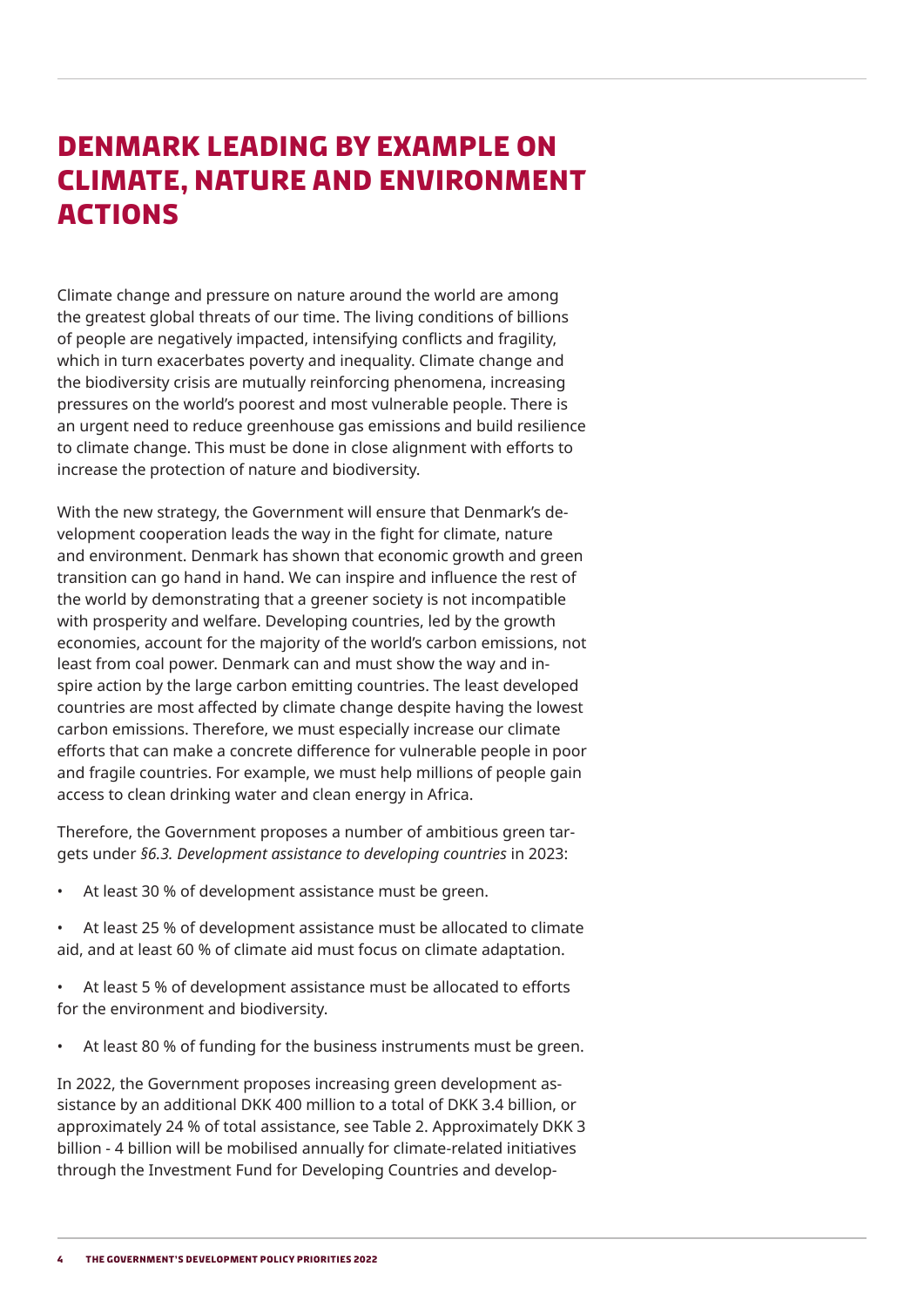ment banks. Overall, this amounts to a Danish contribution of approximately DKK 7 billion - 8 billion to international climate financing from 2023.

Another element in the green transition of Danish development assistance is the Government's ambition to direct at least 60 % of climate financial aid to climate adaptation. The majority of the population in the world's poor countries works directly or indirectly in agriculture and food production, which is facing ever-growing negative impacts from climate change. Without adaptation, climate change and the biodiversity crisis will destroy the livelihoods of many people. Therefore, greater focus must be directed towards building resilience to climate change for the most vulnerable people. This is also a need voiced by the UN and in particular by the poorest and most vulnerable developing countries. The Government proposes to fulfil this goal in 2022. This will be achieved in part through a new DKK 150 million contribution to the Least Developed Countries Fund (LDCF) in 2022, which will support the least developed countries in climate adaptation efforts.

The significantly strengthened efforts to protect nature, biodiversity and ecosystems is another important step. We must promote nature-based solutions, such as restoration of mangrove forests. Mangrove forests bind large volumes of carbon dioxide, provide important habitats for animals, and protect coastal areas from flooding.

The Government proposes the allocation of DKK 70 million in funding to the UN Decade for Ecosystems to promote biodiversity protection and climate adaptation efforts in developing countries. We are also increasing support for the UN Environment Programme so that it amounts to DKK 50 million annually in the period 2022-2025. This must be viewed together with the contribution of DKK 150 million to the Global Environment Facility (GEF) as part of a planned total contribution of DKK 500 million. In addition, the Government proposes initiatives focusing on corporate social responsibility in relation to ensuring a green and more socially just transition of trade in global value and supplier chains.

Implementing the ambitious green development policy in partnership with businesses and civil society is a key priority of the Government. With the proposed allocation of DKK 100 million to climate development partnerships, the Government will ensure the involvement of businesses and other stakeholders when delivering green solutions in developing countries, e.g. in the energy, water or food sectors. The Government also intends to continue the close dialogue with civil society on green issues and initiatives, including the allocation of DKK 50 million to Civil Society in Development (CISU). This will strengthen local civil society organisations with climate adaptation solutions that benefit the most vulnerable sections of the population.

Denmark will also continue to ensure new and improved access to clean energy and water in Africa. The Government proposes initiatives in 2022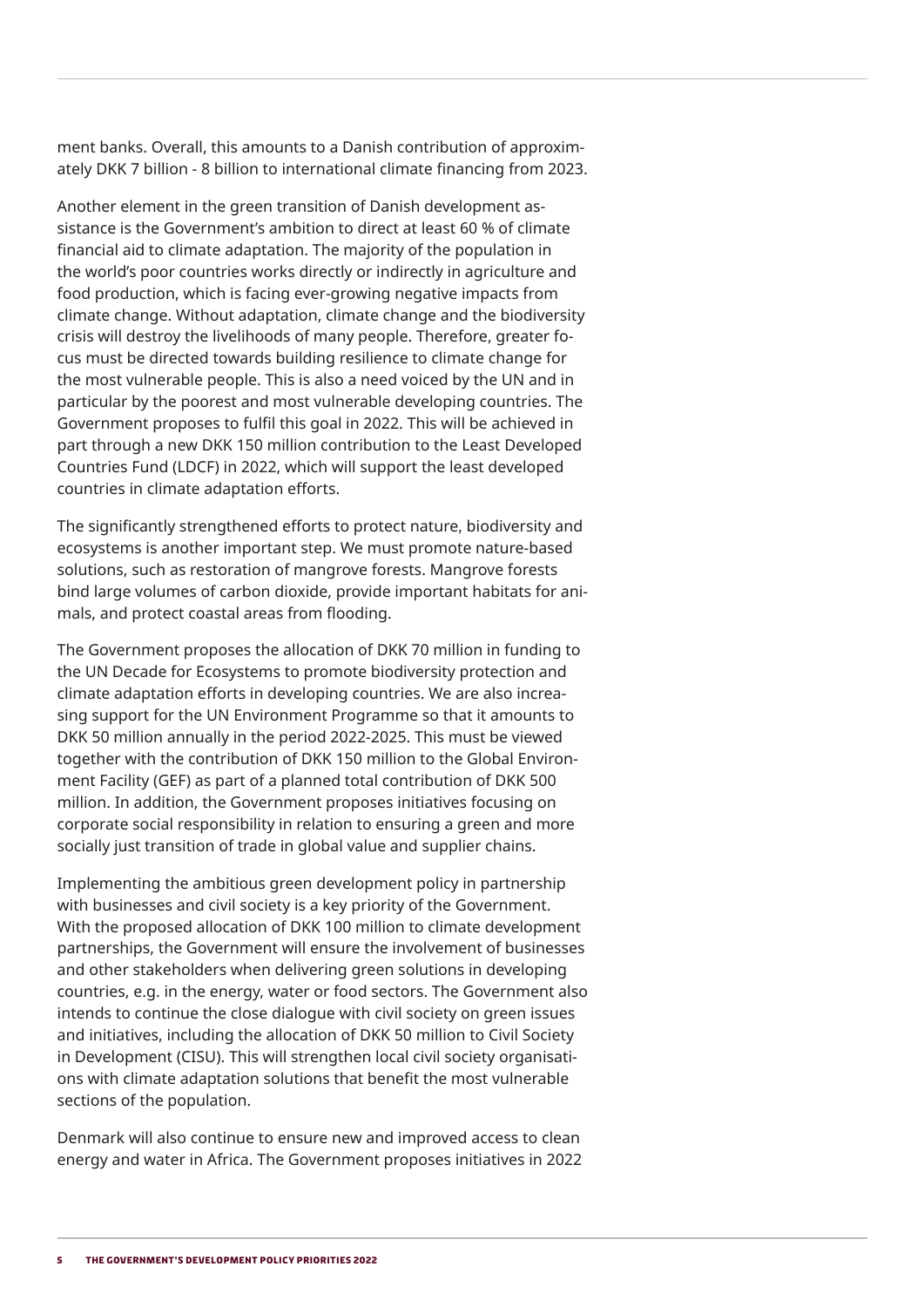that will create new or improved access to clean water for around 1 million people in Africa. This includes a new contribution of DKK 70 million to the UN Children's Fund's (UNICEF) water programme in Ethiopia, which is expected to create improved water access for approximately 650,000 people. This initiative provides increased access to water and sanitation, including in healthcare facilities. The Government launched initiatives in 2021 that are expected to create access to clean energy for approximately 1.7 million people. Efforts pertaining to this priority will continue in 2022 with support for a new DKK 50 million energy facility under the Nordic Development Fund (NDF) to strengthen renewable energy in Africa.

The green transition will also shape Denmark's multilateral assistance. The UN's development organisations and the multilateral development banks will support the transition by developing countries towards green and sustainable development, and contribute to shifting global finance flows from black to green. This will be a guiding principle of Denmark's engagement in these organisations.

In 2022, funding for the Climate Envelope will be raised to DKK 750 million, see Table 3. These funds support climate adaptation in the least developed countries and efforts that aim to reduce greenhouse gas emissions in growth economies. With Climate Envelope funds, the Government will continue its significant support of The Green Climate Fund (GCF) with an allocation of DKK 335 million. GCF, the world's largest climate fund, supports efforts to reduce carbon emissions and adapt to climate change. Since 2015, the fund's board has approved projects that aim to reduce vulnerability to climate change for 500 million people and eliminate the emission of 1.8 billion tonnes of  $CO<sub>2</sub>e$  (for comparison, Denmark emits approximately 47 million tonnes of  $CO<sub>2</sub>e$  annually).

The Government has set a target that business instruments under development assistance must be at least 80 % green. With the 2022 Finance Bill, the Government proposes to strengthen and focus cooperation with government bodies abroad in sectors where Denmark has significant positions of strength, including climate, energy, water, environment and food. The proposal will increase funding for this form of green cooperation by DKK 25 million annually.

The transition to green and clean energy is essential if we are to successfully address the global climate challenge. The Climate Envelope includes an allocation of DKK 100 million to strengthen the global phase out of coal and a socially just transition from fossil to green energy in developing countries, with a primary focus on growth economies. A continued focus will be the establishment of new and improved access to clean energy in Africa. For the climate of tomorrow, it is crucial that the poorest countries receive the necessary support to go in green directions as early as possible, while averting dependence on fossil fuels.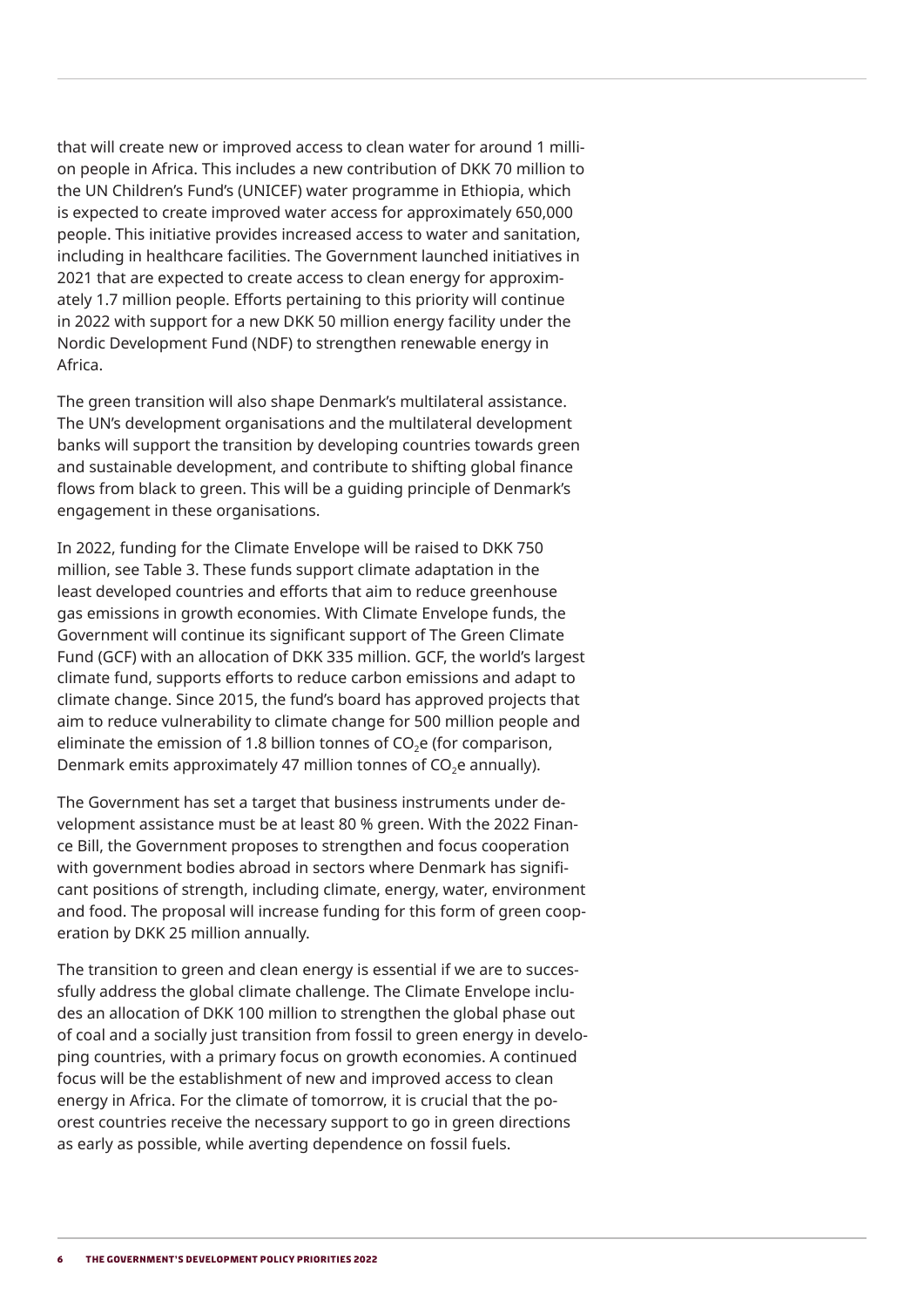# **Migration, regions of origin and fragile states**

In the past decade, the number of refugees and displaced persons globally doubled to a historically high level. We have a duty to help our fellow humans. They may be persecuted, subjected to human rights violations, or in other ways affected by conflicts. Conflicts stemming from climate change are increasingly common, intensifying the fight between various population groups for access to natural resources such as water. The COVID-19 crisis has exacerbated a number of negative dynamics and left millions of people in a much more dire situation. In the poorest and most fragile countries, the numerous lockdowns of society have turned the heath crisis into a socioeconomic crisis, due in part to a lack of income opportunities and rising food prices. This has pushed vulnerable people deeper into poverty. Extreme poverty is increasingly concentrated in fragile countries, particularly in Africa, more specifically in the Sahel region and the Horn of Africa. Meanwhile, more people are being driven to flee or are choosing to migrate as fragility and conflict undermine rights, democracy and safety. A total of 82.4 million people worldwide have been forced to flee from their homes.

The Government's proposal for the implementation of the new Strategy for Development Cooperation "The World We Share" realises the strategy's prioritised areas of focus: fragility, regions of origin, conflict, displacement and irregular migration. We can provide better help by focusing on the most fragile and conflict-affected states and regions, as well as in regions of origin, where the vast majority of the world's refugees are located. This is where the situation is most difficult, and where the poverty and needs are greatest. With an increased Danish engagement in fragile and conflict-affected states and regions, we can make a targeted effort in the fight to prevent and limit poverty, inequality and fragility, which leads to forced displacement or migration. This requires urgent humanitarian aid and a heightened focus on long-term and sustainable solutions that can strengthen resilience and thereby reduce fragility.

Since the Government took office, development assistance for migration, regions of origin and fragile states has been increased by more than DKK 1.1 billion. Guided by "The World We Share", the Government will reform Danish development assistance, including a goal of increasing development assistance for migration, regions of origin and fragile states from DKK 3.5 billion to approximately DKK 7.5 billion by 2025. With these increased funds, the Government plans to meet the goal of its comprehensive *Just and Realistic* plan.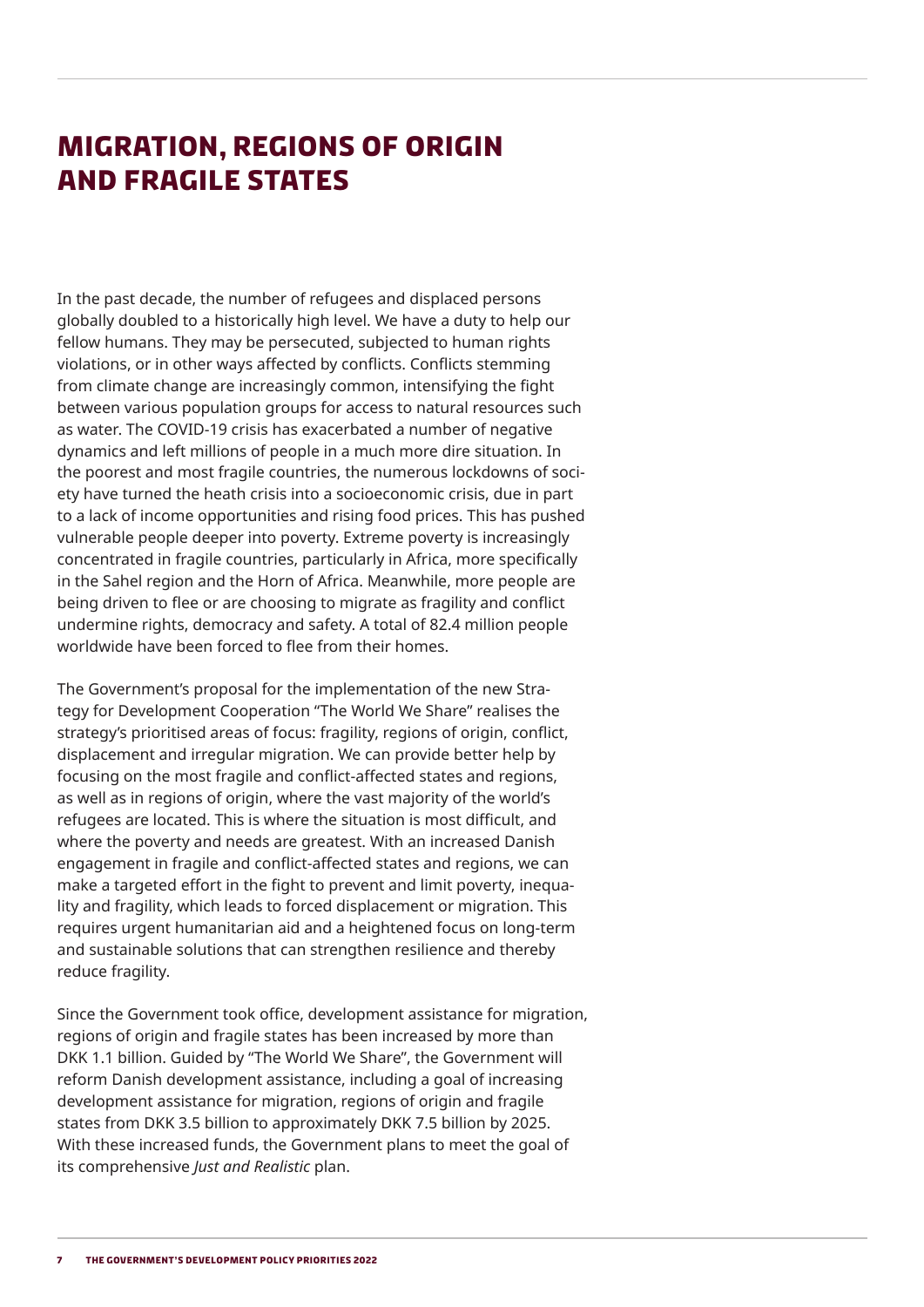We must be present and emphasise efforts where the challenges and needs are greatest. Therefore, development assistance is being reoriented to place greater emphasis on Africa. Development assistance to Africa is planned to increase by at least DKK 900 million in 2025 to a total of DKK 8 billion. In addition to its extensive humanitarian efforts, Denmark has had a strong presence for a number of years in the Horn of Africa and Sahel region, providing significant development funds as part of a broad, coordinated effort. The Government wants to intensify these efforts by reorienting development assistance towards the most fragile and poorest countries and regions of origin in Africa. The Government will also ensure focus on fragile states and regions in the Middle East and Asia, and on transit routes for irregular migration. In the locations where we choose to be present, we must adopt a committed, professional and long-term perspective. Therefore, we are also strengthening the Danish presence in Somalia, Ethiopia, Burkina Faso and Mali. At the same time, remaining expanded partnerships in Africa – in Uganda and Ethiopia, for example – will increasingly focus on irregular migration and on efforts in regions of origin.

This also means that there is a need to downscale Danish engagement elsewhere. We must have the courage to prioritise and use our resources where we can make the biggest difference. Actions in line with this principle include the adjustment of our partnership with Tanzania, where the Danish embassy will close in 2024 to release resources to prioritise efforts in other locations, particularly in Sahel and the Horn of Africa.

With the 2022 Finance Bill, the Government is further strengthening the focus on irregular migration, regions of origin and fragile states with DKK 400 million, bringing the total allocation to approximately DKK 5.6 billion, see Table 4. This includes a continued record-high humanitarian framework of DKK 2.7 billion in 2022, and long-term efforts that address some of the root causes of forced displacement. Combined, these efforts support the ambition of a more just and humane asylum system.

We can help many more people by conducting our efforts in the regions of origin. When we fight poverty and create new opportunities for people in these regions and in fragile states, we are also preventing irregular migration to Europe. This is our duty, as irregular migration has enormous human consequences and undermines an asylum system intended for refugees who need protection in accordance with the UN Refugee Convention and international human rights conventions. Approximately every other asylum seeker who reaches Denmark is not entitled to protection. It costs approximately DKK 300,000 per year to accommodate one rejected asylum seeker at a deportation centre. In 2020, 73 % of the world's refugees were located in regions neighbouring the country from which they fled. Eighty-six percent of the world's refugees are in developing countries. Expenses per refugee per year are estimated to total approximately DKK 22,500 in Jordan and approximately DKK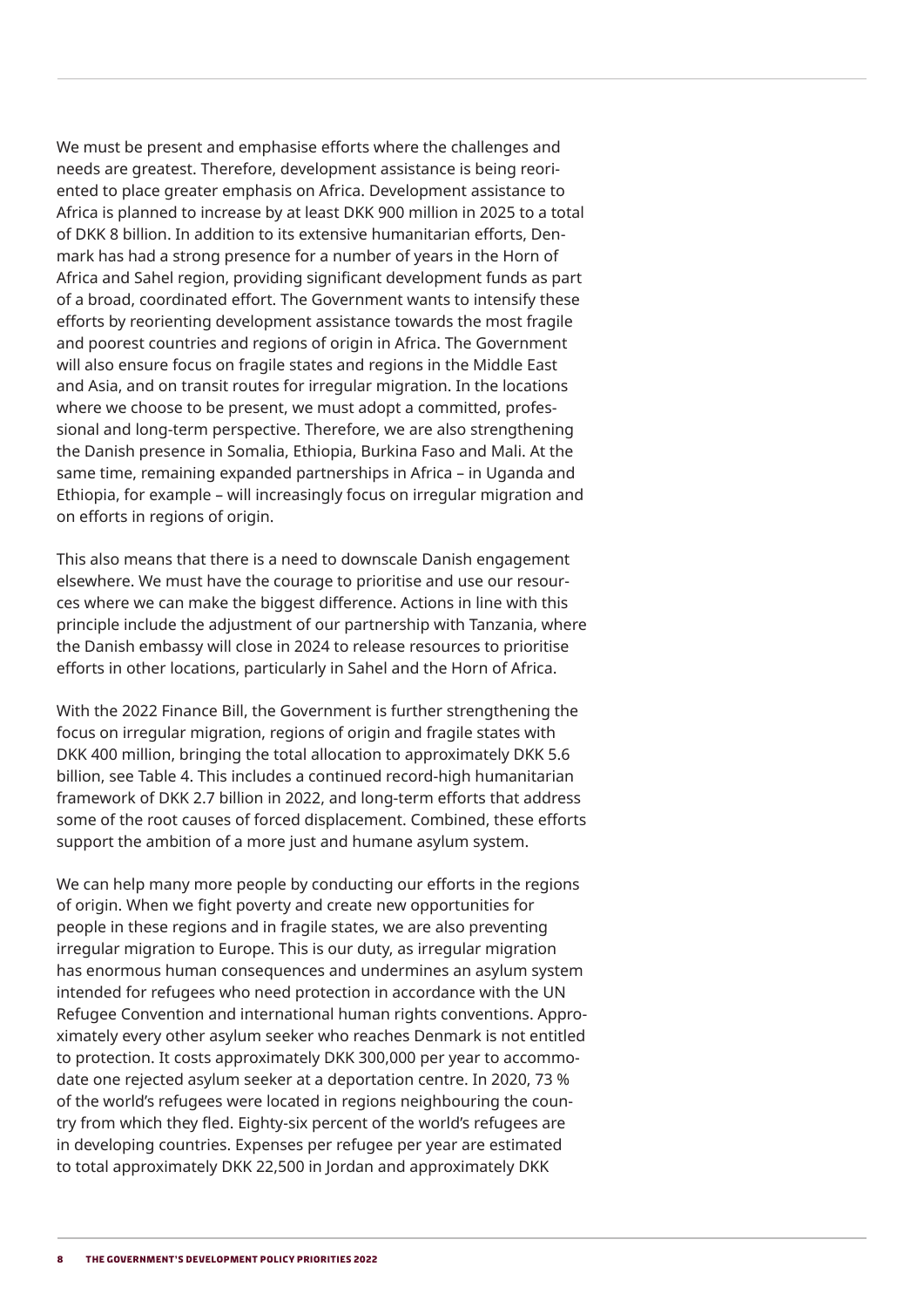4,750 in Uganda. By helping in the regions neighbouring humanitarian crisis and conflict zones, we can also ensure that fewer people choose to venture out on the potentially deadly migration routes to Europe, e.g. across the Mediterranean. This will also deplete the business model of the cynical human traffickers who exploit desperate people with dreams of reaching Europe. This is more just and more humane.

The Government is working hard to realise the ambition of a more just and humane asylum system and to prevent displacement and manage the pressures of irregular migration. Our goal is to reduce the incentives for irregular migration and provide better help to more people. We will make a dedicated effort to create hope and future opportunities, and support the building of just and robust societies in the world's poorest and most fragile countries, where the conditions are extremely difficult and the needs are greatest. This is a matter of access to health services and quality education, a social safety net, job creation, and support through humanitarian aid in the worst crisis situations.

With the Finance Bill, the Government is allocating DKK 640 million to the new migration and regions of origin fund in 2022, which coordinates the Danish efforts with a special focus on supporting a just and humane asylum system. The longer term ambition is to allocate DKK 750 million to this fund in 2025. Efforts under the fund in 2022 include DKK 110 million for handling migration challenges and repatriations, and DKK 190 million for technical assistance and capacity building of migration authorities. Among other things, these efforts will better enable transit countries along migration routes to handle and assist refugees and irregular migrants who cross their borders. This includes support to better process applications for asylum and funding to help rejected asylum seekers return home and get off to a new start.

The migration and regions of origin fund also allocates DKK 200 million for the establishment of a pilot model for future refugee response in neighbouring areas. Efforts in this regard may include increasing the access of refugees and displaced persons to self-sufficiency and public services such as health and education, with a particular focus on vulnerable groups, including women and children.

A new country programme is planned for Mali, with total funding of DKK 1.3 billion, the first DKK 175 million of which is allocated in 2022. In addition, DKK 400 million is allocated in 2022 to the country programme in Burkina Faso, which was launched in 2021.

The tragic situation in Afghanistan has demonstrated how quickly fragile states can collapse and the resulting severity of consequences for the population, including all-encompassing uncertainty about the future. The situation in Afghanistan is now significantly different than when the funds for engagement in Afghanistan were allocated in the Finance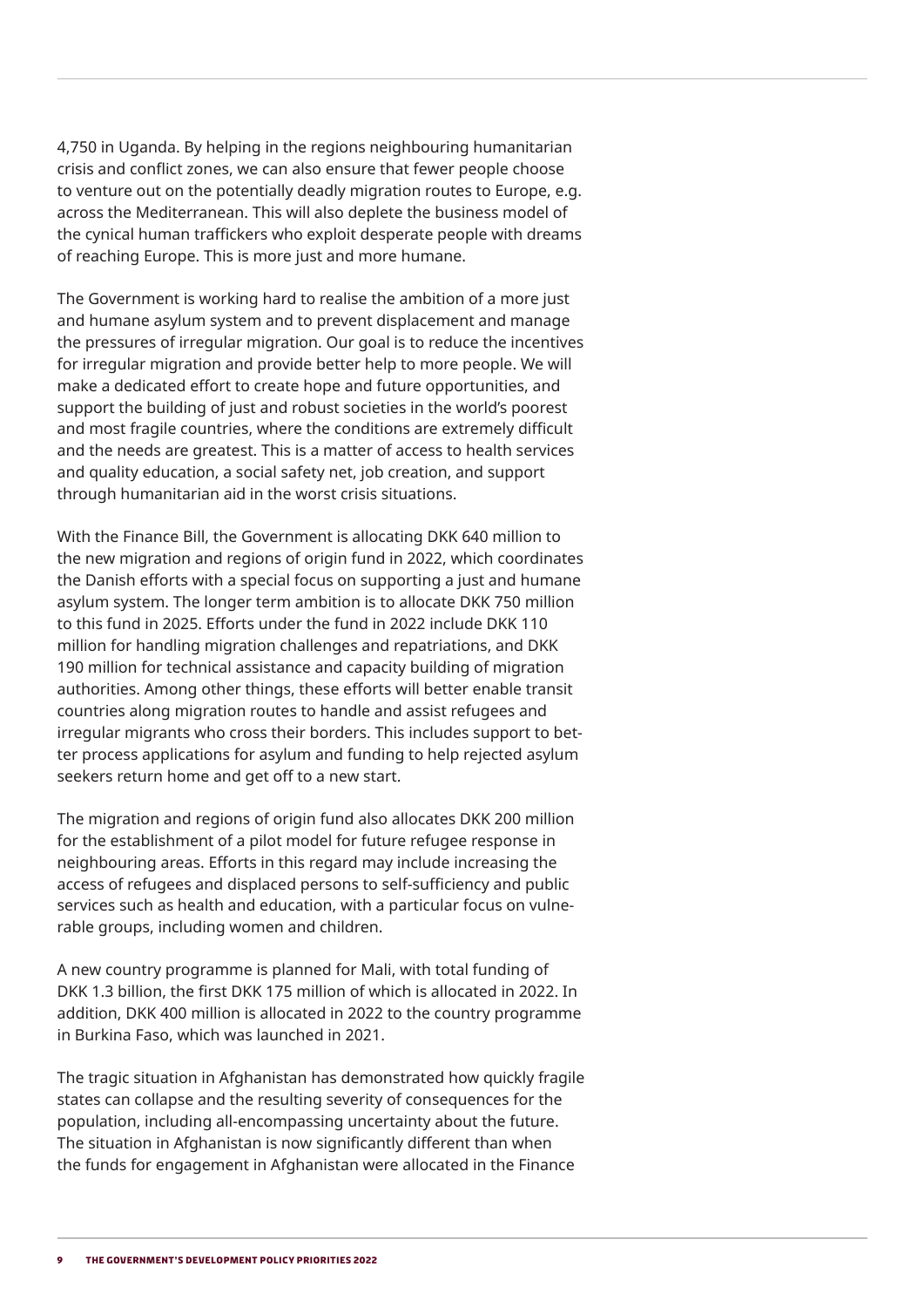Bill. The level of funding continues in 2022, including DKK 200 million to a one-year extension of the efforts in Afghanistan and neighbouring countries affected by the situation. Due to the serious situation in Afghanistan, which is developing day by day, these plans have been temporarily suspended and will be reconsidered.

Since the collapse of Syria, Denmark has been present with extensive support totalling more than DKK 3.5 billion. This significant commitment continues in 2022, with an expectation of least DKK 700 million in funding for efforts pertaining to the Syria crisis, of which DKK 200 million is earmarked for engagements in Syria and the neighbouring countries that house the vast majority of the many Syrians who have fled from the conflict. In addition, DKK 100 million is allocated in 2022 to the country programme in Palestine, which is still expected to total DKK 450 million in the period 2021-2025.

The Government wants to promote access to education and support educational efforts in fragile and conflict-affected countries, including in regions of origin, and to focus on the most vulnerable groups, especially girls. The 2022 Finance Bill allocates a total of DKK 75 million for Education Cannot Wait (ECW), which supports quality education in humanitarian crises and conflict situations. The bill also allocates DKK 250 million in 2022 for Global Partnership for Education (GPE), which is an important Danish partner in the field of education. The funding for ECW further targets support for education efforts in fragile and conflict-affected countries, supporting the priorities of the new development policy strategy. DKK 50 million is also allocated for educational efforts under the UN Children's Fund (UNICEF). In total, the 2022 Finance Bill allocates more than an additional DKK 50 million for annual education efforts.

The multilateral system plays an important role in relation to Denmark's priorities for development cooperation. We provide the critical core contributions and target our support to efforts that align with our strategic direction. As part of the plans to reform Danish development assistance, the Government is also targeting development assistance distributed through a number of multilateral organisations. Among other things, support for UNDP and UNICEF will increasingly focus on earmarked efforts to prevent irregular migration, in regions of origin and fragile states. At the same time, the total contribution to these two organisations will increase by nearly DKK 50 million annually from 2022.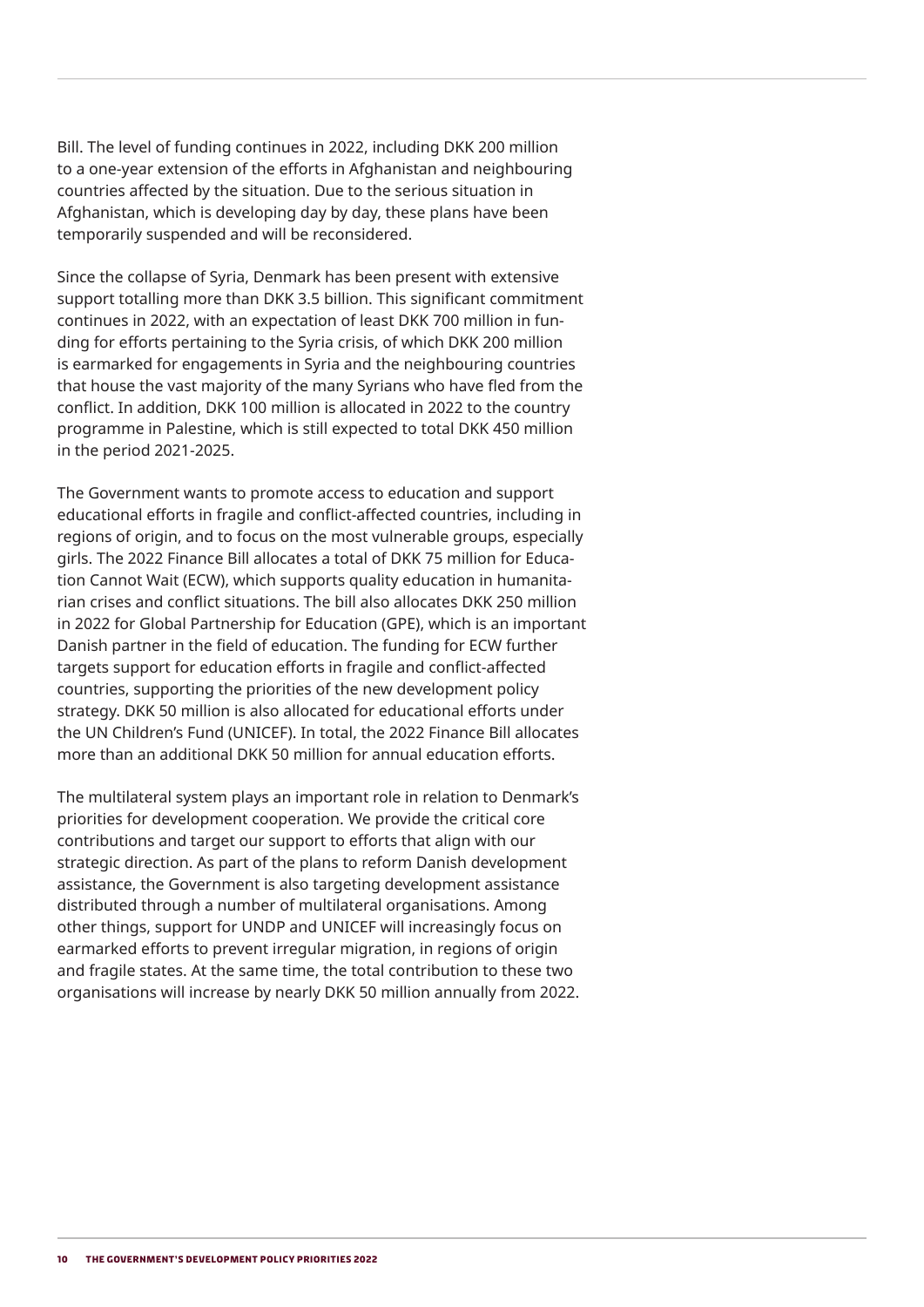# **Danish international leadership in rights, and a safe exit from the crisis**

People need to have an influence on their own future. Everyone must have the opportunity to live a good life. This requires just societies that build on and respect human rights, democracy and accountability for the individual, and where civil society, as a cornerstone of democratic societies, can act freely. Unfortunately, the civic space is under pressure in many parts of the world. Given their role as a champion of human rights and democracy, civil society organisations and leading advocates are in vulnerable positions. Human rights activists are persecuted, and new digital technologies are increasingly used to commit human rights abuses and curtail the ability of civil society to take action. The Government wants to support the important voices that are critical to turning development in a better direction.

Denmark already supports a number of specific initiatives in this respect, which involve political parties and human rights organisations. In addition, Denmark is engaged in efforts to promote human rights with a focus on equal opportunity and the rights of girls and women, fighting torture, freedom of expression, religion and belief, and the right of civil society to take action, including emergency support for human rights defenders, digital resilience, freedom of association and assembly, and free media. Additional support is directed to strategic NGO partnerships, pool schemes and networks, which support efforts to strengthen the "roots" of human rights and democracy. The new strategic partnerships with Danish civil society organisations amounting to DKK 1.2 billion annually in the period 2022-2025 will contribute broadly to the implementation of priorities outlined in "The World We Share", including the promotion of democracy, human rights and free civil society.

The Government wants to maintain a value-based foreign and development policy. Therefore, we will also intensify our efforts to advance democracy, human rights and free civil society. In 2022, DKK 14 million is allocated to strengthen the civic space, with earmarked funds for human rights defenders. With the *Tech for Democracy* initiative, Denmark is taking the lead to ensure that technology supports, rather than undermines, democracy and human rights. As part of this effort, DKK 15 million is allocated in 2022 for efforts that aim to support the digital resilience of human rights defenders.

For many years, Denmark has been a prominent international voice in the fight for the rights of women and girls – a voice that has been supported by strong development engagements. This agenda is a high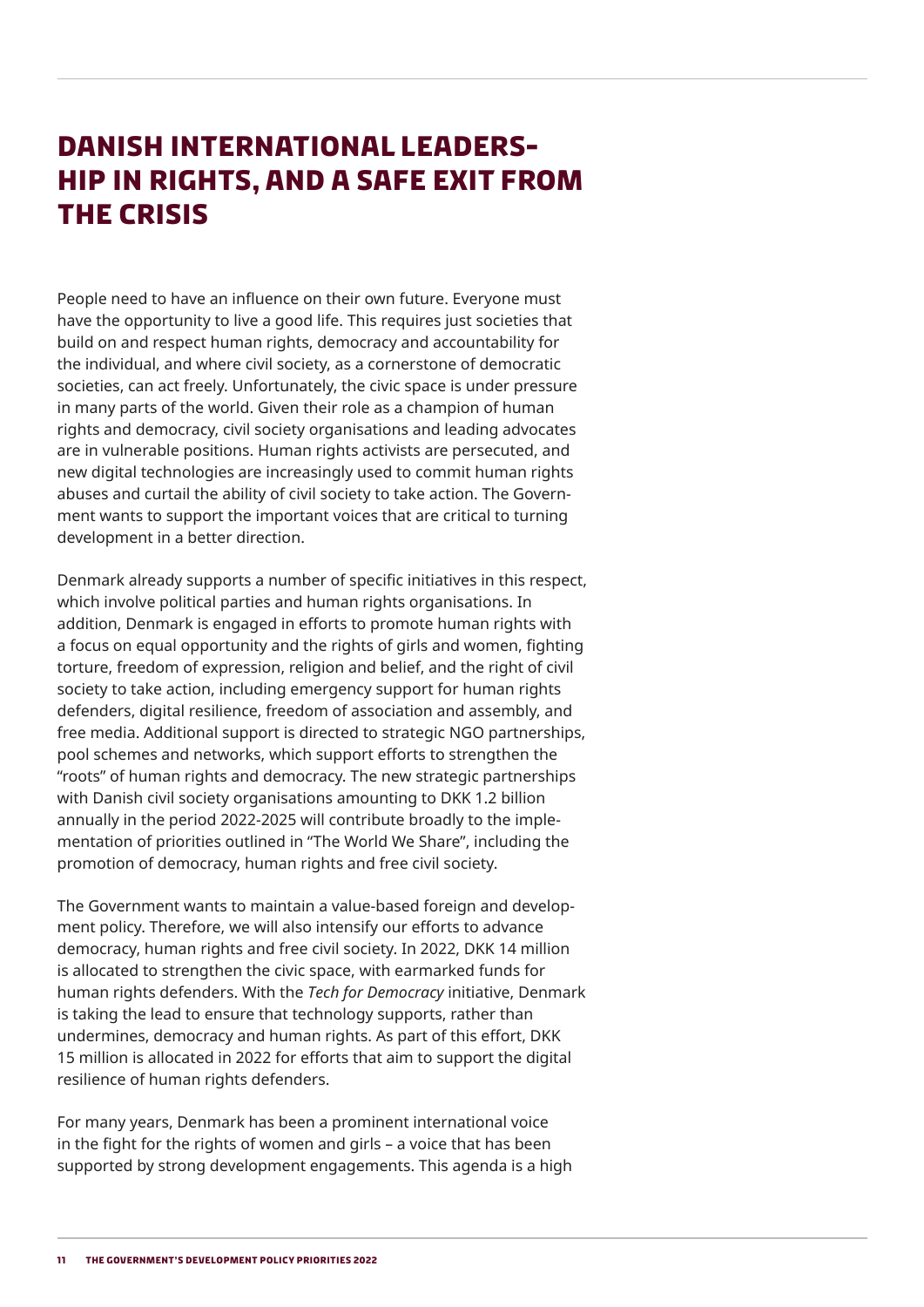priority of the Government. It is greatly needed. The COVID-19 crisis has led to setbacks for equality and the rights of girls and women, increases in gender-based violence, increased risk of involuntary pregnancies and child marriages, and a risk that girls in particular will not return to school. There is a continued need to engage in the fight to support these values. While the USA has returned to a progressive position on the SRHR agenda, there are continued and significant pressures on rights from countries holding conservative values, including within Europe's borders. Denmark is therefore maintaining its significant commitment in this area in 2022, with the continued allocation of DKK 755 million to efforts to promote SRHR, see Table 5. In 2021-2022, Denmark is chairing "Call to Action on Protection from Gender-Based Violence in Emergencies", a partnership that brings together more than 90 countries, donors, civil society organisations and UN institutions.

The access of developing countries to vaccines is crucial to making it through the global COVID-19 crisis. Nobody is safe until everyone is safe. However, purchase of vaccines is just one of many challenges in the rollout of the world's largest vaccination campaign. The vaccines must be stored and transported properly, healthcare personnel must be trained and provided with protective equipment, and the health systems in the poorest countries must be strengthened.

We must also take action in response to the serious socio-economic consequences of the crisis and contribute to rebuilding societies and increasing resilience to future health crises. Therefore, the Government is allocating DKK 170 million to international health crises. These funds could, for example, be used to contribute to the purchase and distribution of medical equipment and vaccines by developing countries.

In addition, DKK 25 million is allocated in 2022 for efforts to support the capacity of developing countries to create well-functioning tax systems that can better enable these countries to mobilize the necessary resources to fulfil the Sustainable Development Goals. These funds are in extension of the Government's strategy and its commitment to supporting the Addis Tax Initiative.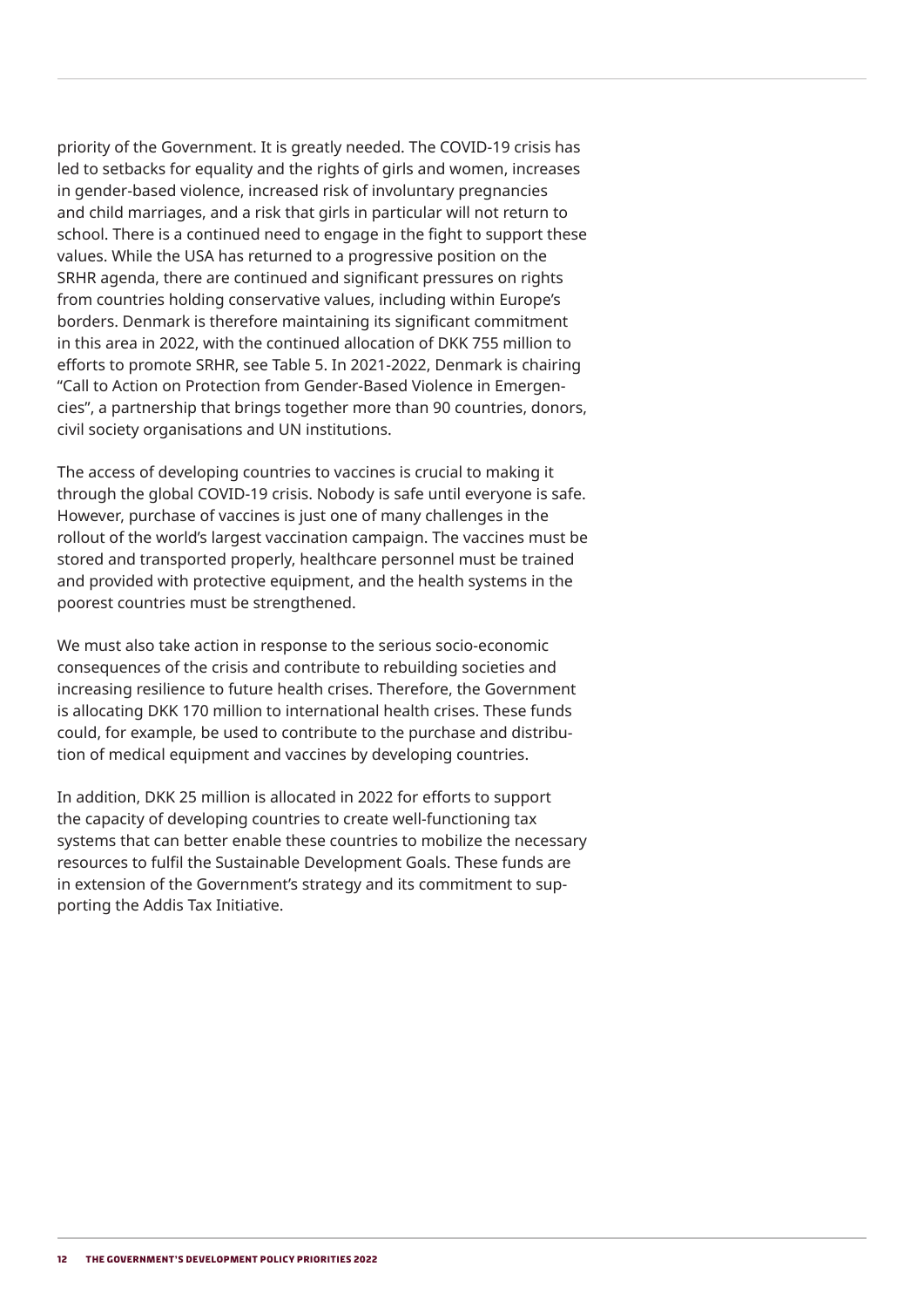## **appendices**

#### **Table 1.**

#### **Denmark's total development assistance in 2022**

| <b>DKK millions</b>                                                              | Finance<br><b>Act 21</b> | <b>Finance</b><br><b>Bill 22</b> |
|----------------------------------------------------------------------------------|--------------------------|----------------------------------|
| Assistance to developing countries (§ 6.3).                                      | 13,686.3                 | 14,628.1                         |
| Management, oversight and control of development<br>assistance (administration)* | 803.9                    | 1,052.1                          |
| Danish Institute for International Studies (DIIS)                                | 24.3                     | 25.4                             |
| Jointly financed EU assistance                                                   | 1,678.9                  | 1,852.5                          |
| Elements of international efforts by the Danish Defence<br>and Danish police     | 40.3                     | 55.8                             |
| Share of UN peacekeeping operations                                              | 33.4                     | 39.9                             |
| Expenses for reception of refugees in Denmark                                    | 324.4                    | 197.0                            |
| Distribution of lottery funds to non-profit organisations                        | 13.1                     | 12.9                             |
| Other (contributions to UN organisations, etc.)                                  | 127.3                    | 112.2                            |
| Total development assistance framework (0.7 % of<br>GNI)                         | 16,731.9                 | 17,975.9                         |
| Adjustment of development assistance**                                           | 308.1                    | $-529.4$                         |
| Political agreement on the 2021 Finance Act                                      | 100.0                    |                                  |
| § 6.3. Development assistance to developing countries,<br>including adjustment   | 14,166.4                 | 14,098.7                         |
| Total development assistance framework, incl.<br>adjustment/political agreement  | 17,212.0                 | 17,446.5                         |

\*The increase is primarily due to a technical restructuring, in which the funds for administration, management and control listed under *§6.3. Development assistance to development countries* in 2021 amounting to DKK 224.8 million, from 2022 are pooled with the general allocation for administration, management and control of development assistance.

\*\*In the 2022 Finance Bill, development assistance in 2020 is adjusted by DKK -529.4 million. This is done to maintain development assistance allocated in the Finance Act at 0.7 % of GNI, calculated as a three-year average for 2020-2022 pursuant to the adjustment mechanism. In the 2021 Finance Act, development assistance in 2019 was similarly adjusted by DKK 380.1 million.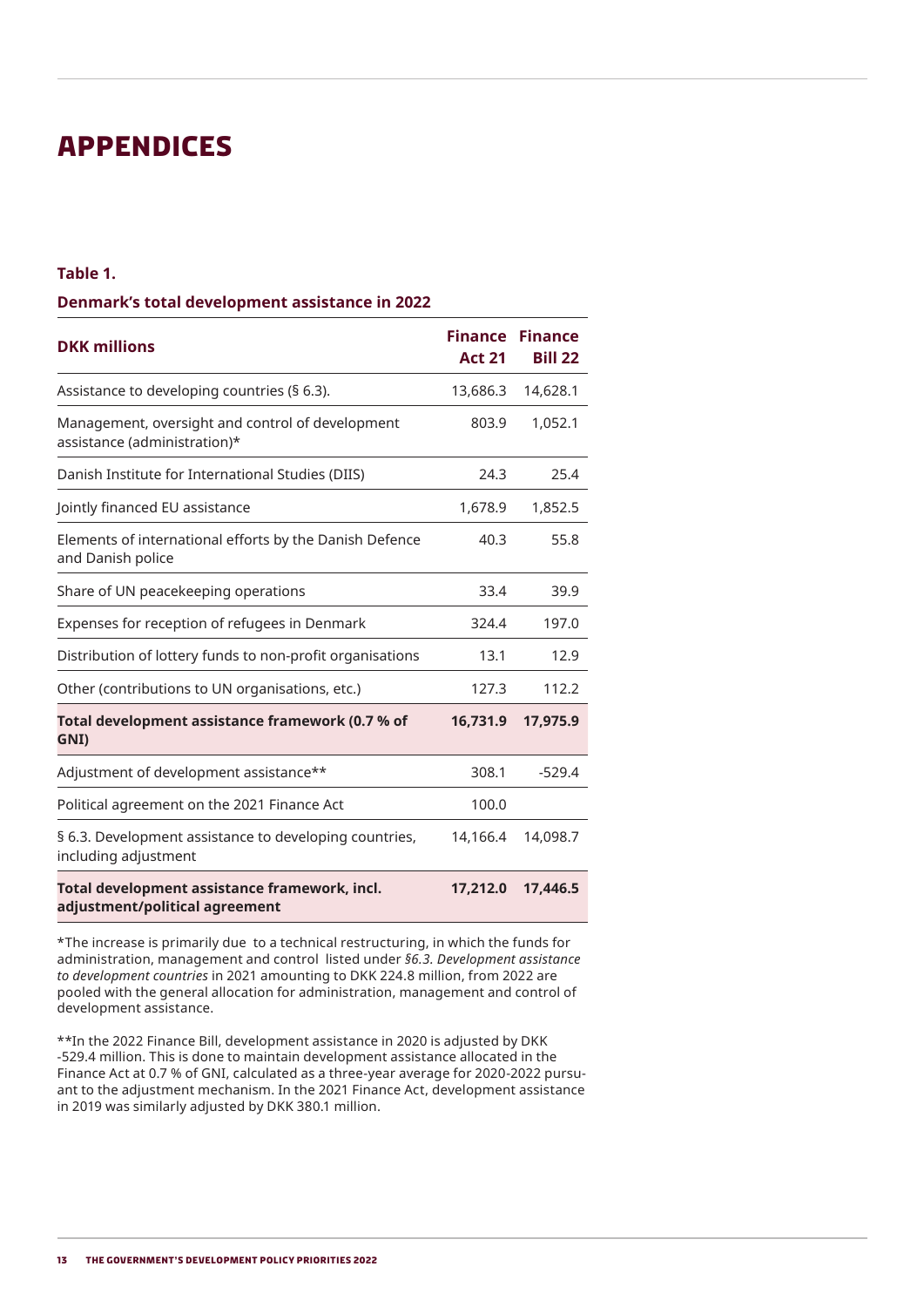#### **Table 2.**

#### **Green development assistance**

| <b>DKK millions (estimates)</b>                                                                                                                                                                                                                                                                                                                      | <b>Act 21</b> | <b>Finance Finance</b><br><b>Bill 22</b> |
|------------------------------------------------------------------------------------------------------------------------------------------------------------------------------------------------------------------------------------------------------------------------------------------------------------------------------------------------------|---------------|------------------------------------------|
| Bilateral country programmes, etc. (Burkina Faso, Mali,<br>Bangladesh, etc.)                                                                                                                                                                                                                                                                         | 541           | 337                                      |
| Climate Envelope (See Table 3 below)                                                                                                                                                                                                                                                                                                                 | 728           | 750                                      |
| The neighbourhood programme (Ukraine and Georgia)<br>and regional programme on climate, conflict, displace-<br>ment and irregular migration, with a special focus on<br>Sahel and the Horn of Africa.                                                                                                                                                | 234           | 225                                      |
| Initiatives to secure energy and water resources, as<br>well as environmental contributions and resilience to<br>climate change, etc. (The African Water Facility, Mali Water<br>Programme, Nordic Environment Finance Corporation, the<br>International Union for Conservation of Nature, etc.)*                                                    | 834           | 1,038                                    |
| Private sector instrument, collaboration with public<br>authorities and network initiatives (Danida Sustainable<br>Infrastructure Finance (DSIF), The Nordic Development Fund<br>(NDF), Partnering for Green Growth and Global Goals (P4G),<br>World Resource Institute (WRI), Sustainable Trade Initiatives<br>(IDH), research collaboration, etc.) | 698           | 1.084                                    |
| Total**                                                                                                                                                                                                                                                                                                                                              | 3,034         | 3.434                                    |
| Overall increase from 2021 to 2022                                                                                                                                                                                                                                                                                                                   | 400           |                                          |

**Calculation method:** Green initiatives cover contributions under *§6.3. Development assistance to developing countries* that is expected to be reported to OECD DAC as assistance for climate, biodiversity, or the environment in general. For initiatives where the green element is an important subsidiary goal but not the main goal, 50 % of the budget is generally recognised as green initiative. The calculation includes bilateral contributions, earmarked green contributions through multilateral channels, and core contributions to multilateral organisations whose main purpose is green. The calculation does not include initiatives calculated under Table 4 or initiatives under the strategic partnership agreements with Danish civil society organisations. For example, the total contribution of DKK 200 million to climate, conflict prevention and irregular migration is recognised under Green Development Assistance, but not under the initiatives listed in Table 4.

\*A portion of this is counted in the bilateral country programmes.

\*\*In 2021, green development assistance amounts to approximately 21 %, and in 2022 approximately 24 % of *§6.3. Development assistance to developing countries*. This corresponds to an increase of approximately DKK 1 billion in 2021 compared to the level allocated for 2020 by the 2019 Finance Act. In 2022, this corresponds to an increase of approximately DKK 1.4 billion.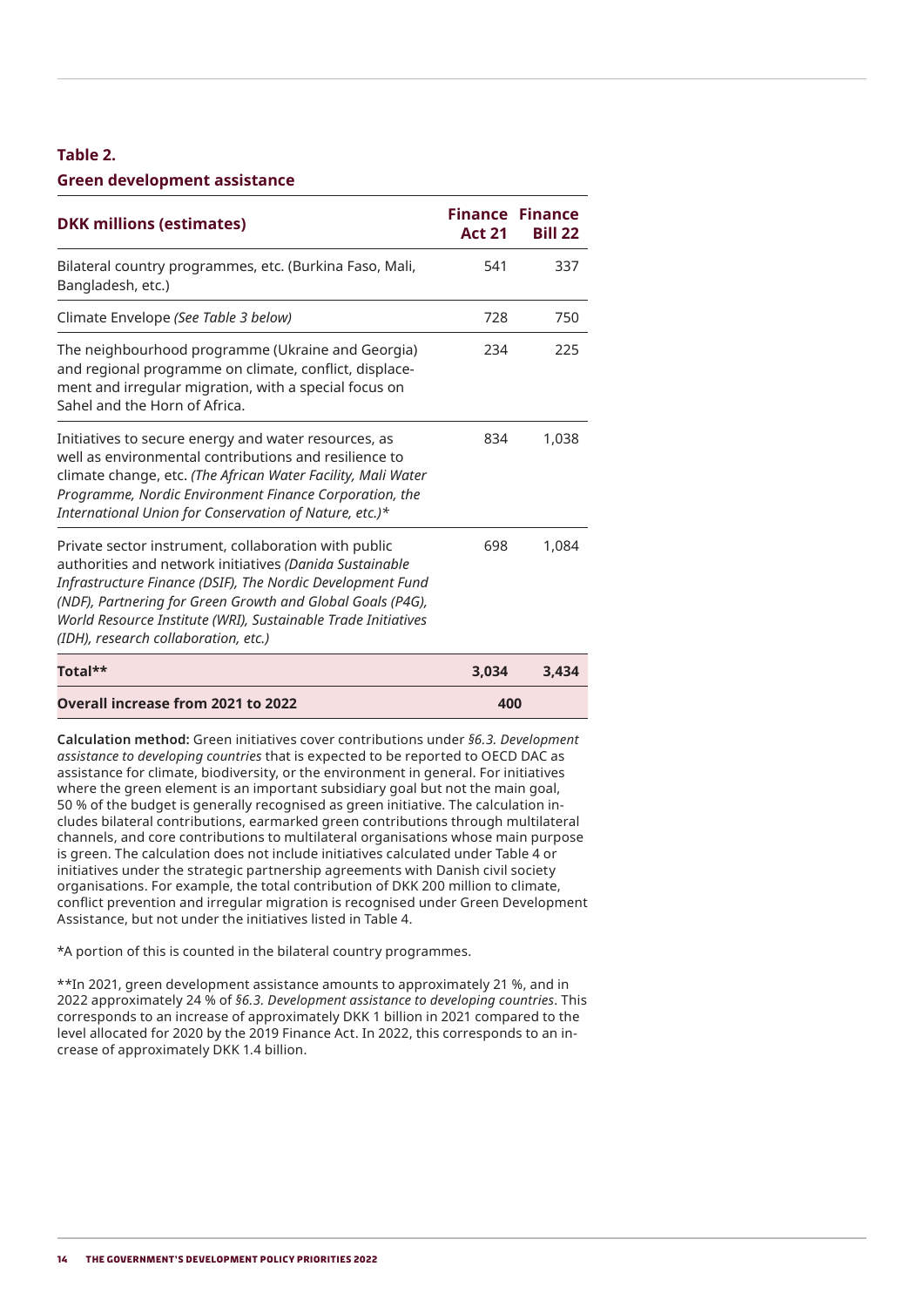## **Table 3. The Climate Envelope**

| <b>DKK</b> millions                                                                       | <b>Finance</b><br><b>Bill 22</b> |
|-------------------------------------------------------------------------------------------|----------------------------------|
| Support for the Green Climate Fund                                                        | 335                              |
| Bilateral cooperation in sustainable energy (India, China, South<br>Africa and Indonesia) | 45                               |
| Decarbonisation in sectors and supply chains                                              | 30                               |
| Contribution to the United Nations Framework Convention on<br>Climate Change (UNFCCC)     | 5                                |
| UN Capital Development Fund                                                               | 50                               |
| Danish efforts for global phase out of coal                                               | 100                              |
| Bilateral climate adaptation efforts (Ethiopia, Indonesia and<br>Kenya)                   | 100                              |
| Support for Civil Society in Development                                                  | 50                               |
| Other                                                                                     | 35                               |
| Total                                                                                     | 750                              |

Note: The composition of efforts under the Climate Envelope vary from year to year. Therefore, the individual efforts cannot be compared between the 2021 Finance Act and 2022 Finance Bill.

#### **Table 4.**

#### **Migration, fragile areas and regions of origin**

| <b>DKK millions (estimates)</b>                                                                                                                                                                                                                 | <b>Finance Finance</b><br><b>Act 21</b> | <b>Bill 22</b> |
|-------------------------------------------------------------------------------------------------------------------------------------------------------------------------------------------------------------------------------------------------|-----------------------------------------|----------------|
| Humanitarian initiatives                                                                                                                                                                                                                        | 2,700                                   | 2,700          |
| Neighbouring area programmes and peace and stabilisa-<br>tion initiatives (Syria, Iraq, Jordan, Afghanistan, Horn of<br>Africa, Sahel, Ukraine, Gulf of Guinea, Peace and Stabilisa-<br>tion Emergency Response Unit, etc.)                     | 715                                     | 870            |
| The migration and regions of origin fund (IOM, repatria-<br>tion funding, support for just and humane asylum system,<br>promotion of common European migration efforts, future<br>refugee response, etc.)                                       | 490                                     | 640            |
| Multilateral contributions targeting efforts against fragi-<br>lity, e.g. in Sahel, Horn of Africa, Middle East, Afghanistan<br>(UNDP, UNICEF, Education Cannot Wait, World Bank<br>initiatives for fragility, conflict and displacement, etc.) | 260                                     | 473            |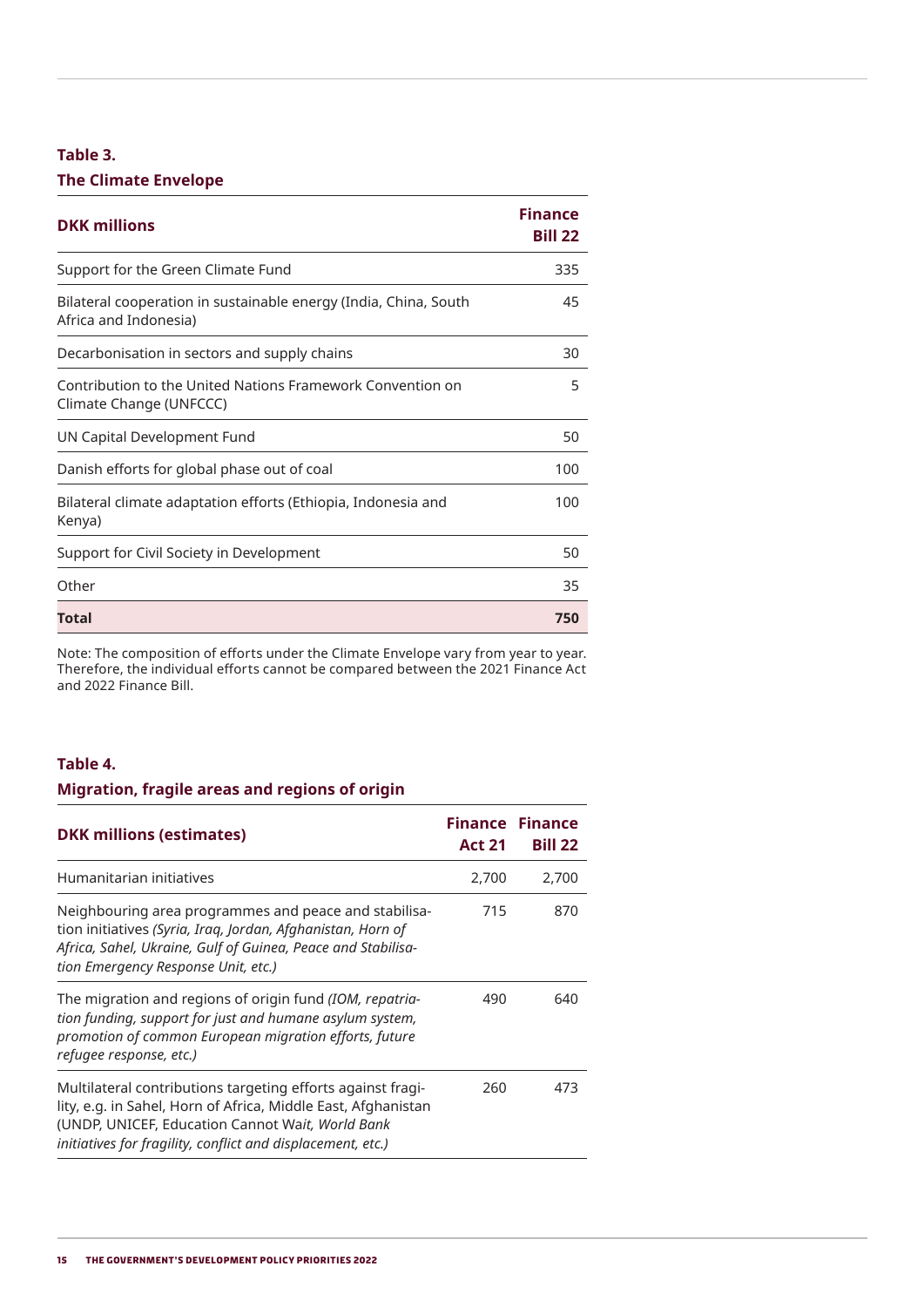| Palestine, etc.)<br>Total*                                                                                                | 5.182 | 5.582 |
|---------------------------------------------------------------------------------------------------------------------------|-------|-------|
| including reserve (Afghanistan, Burkina Faso, Mali,                                                                       |       |       |
| Bilateral initiatives in conflict-affected and fragile states,<br>and refugee-related programmes in large host countries, | 1.017 | 899   |

| <b>Overall increase from 2021 to 2022</b> | 400 |
|-------------------------------------------|-----|
|                                           |     |

**Calculation method:** The initiatives are calculated as contributions under *§6.3. Development assistance to developing countries* in regions neighbouring humanitarian crises and conflict zones and fragile states, and refugee-related contributions in host countries based on World Bank definitions. The calculation also includes peace and stabilisation efforts and migration efforts. The calculation does not include initiatives calculated under Table 2 (green development assistance) or initiatives conducted through the Danish civil society organisations.

\*The total increase in 2021 of assistance for migration, neighbouring areas and fragile states amounted to approximately DKK 1.1 billion compared to the level allocated for 2020 by the 2019 Finance Act. With the 2022 Finance Bill, the increase amounts to approximately DKK 1.5 billion

#### **Table 5.**

#### **Contributions to SRHR through multilateral channels (excl. bilateral contributions\*)**

| <b>DKK millions</b>                                                    | <b>Finance</b><br><b>Bill 22</b> |
|------------------------------------------------------------------------|----------------------------------|
| UN Population Fund (UNFPA)                                             | 350                              |
| Sexual and reproductive health and rights in global civil society      | 200                              |
| Joint United Nations Programme on HIV and AIDS (UNAIDS), and<br>others | 40                               |
| The Global Fund to Fight Aids, Tuberculosis and Malaria                | 125                              |
| UNFPA (under the humanitarian framework)                               | 40                               |
| Total                                                                  | 755                              |
| UN Women (contribution to global equality)                             | 75                               |

\*It should be noted that, in addition to the above, SRHR is also part of broader development assistance efforts for the purpose of mainstreaming, including under the country programmes.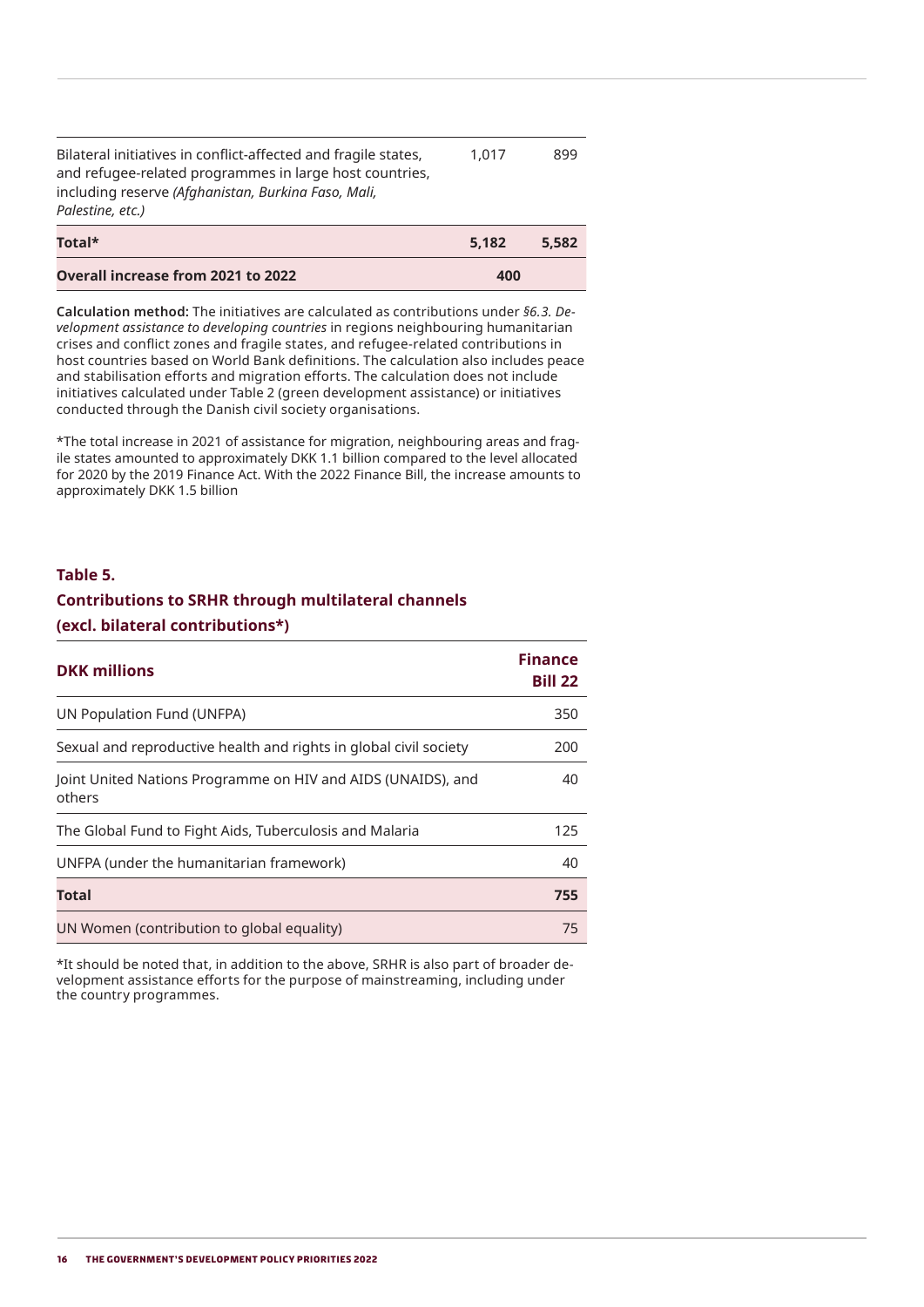### **Table 6.**

## **Overview of development assistance in the 2022 Finance Bill**

|                                                                                          | <b>Finance</b><br><b>Act 21</b> | <b>Finance</b><br><b>Bill 22</b> | <b>Finance</b><br><b>Bill BO1</b> | <b>Finance</b><br><b>Bill BO2</b> | <b>Finance</b><br><b>Bill BO3</b> |
|------------------------------------------------------------------------------------------|---------------------------------|----------------------------------|-----------------------------------|-----------------------------------|-----------------------------------|
| 06.31 Reserves                                                                           | 349.7                           | 47.0                             | 18.4                              | 1.0                               | 43.5                              |
| 06.31.79 Reserves and budget adjustments                                                 | 349.7                           | 47.0                             | 18.4                              | 1.0                               | 43.5                              |
| 06.31.79.10 Reserve                                                                      | 349.7                           | 47.0                             | 18.4                              | 1.0                               | 43.5                              |
| 06.32 Bilateral assistance                                                               | 3,826.3                         | 3,400.3                          | 3,489.9                           | 3,703.6                           | 3,977.6                           |
| 06.32.01 Developing countries in Africa                                                  | 1,317.0                         | 725.0                            | 955.0                             | 1,200.0                           | 1,550.0                           |
| 06.32.01.05 Ethiopia                                                                     | 117.0                           |                                  | 200.0                             | 300.0                             | 400.0                             |
| 06.32.01.06 Niger                                                                        |                                 | ٠                                | 100.0                             | 200.0                             | 300.0                             |
| 06.32.01.08 Somalia                                                                      | 100.0                           |                                  |                                   | 100.0                             | 200.0                             |
| 06.32.01.10 Tanzania                                                                     | 100.0                           | 150.0                            | 50.0                              |                                   |                                   |
| 06.32.01.11 Kenya                                                                        |                                 |                                  |                                   |                                   |                                   |
| 06.32.01.12 Uganda                                                                       |                                 |                                  | 100.0                             | 250.0                             | 300.0                             |
| 06.32.01.15 Ghana                                                                        |                                 | ä,                               |                                   |                                   |                                   |
| 06.32.01.17 Burkina Faso                                                                 | 450.0                           | 400.0                            | 280.0                             |                                   |                                   |
| 06.32.01.20 Mali                                                                         | 5.0                             | 175.0                            | 225.0                             | 350.0                             | 350.0                             |
| 06.32.01.23 Other initiatives in Africa                                                  | 545.0                           |                                  |                                   |                                   |                                   |
| 06.32.02 Developing countries in Asia, the Middle East and Latin<br><b>America</b>       | 600.0                           | 600.0                            | 550.0                             | 550.0                             | 400.0                             |
| 06.32.02.05 Myanmar                                                                      | 50.0                            |                                  |                                   |                                   |                                   |
| 06.32.02.08 Palestine                                                                    | 200.0                           | 100.0                            | 75.0                              | 75.0                              |                                   |
| 06.32.02.09 Initiatives in Afghanistan and neighbouring areas                            | 100.0                           | 200.0                            | 200.0                             | 200.0                             | 200.0                             |
| 06.32.02.10 Initiatives in Syria and neighbouring countries                              | 200.0                           | 200.0                            | 200.0                             | 200.0                             | 200.0                             |
| 06.32.02.11 Bangladesh                                                                   | 50.0                            | 100.0                            | 75.0                              | 75.0                              |                                   |
| 06.32.02.15 Other initiatives in Asia and the Middle East                                |                                 |                                  |                                   |                                   |                                   |
| 06.32.04 Personnel assistance                                                            | 258.8                           | 40.0                             | 38.0                              | 29.0                              | 33.0                              |
| 06.32.04.10 Advisory assistance                                                          | 4.0                             | 3.0                              | 3.0                               | 3.0                               | 3.0                               |
| 06.32.04.12 Company advisors                                                             | 30.0                            | 37.0                             | 35.0                              | 26.0                              | 30.0                              |
| 06.32.04.14 IT, property, travel, competence development and<br>communication expenses   | 100.2                           |                                  |                                   |                                   |                                   |
| 06.32.04.15 Advisory units                                                               | 124.6                           |                                  |                                   |                                   |                                   |
| 06.32.07 Loan assistance                                                                 | 35.5                            | 75.0                             | 107.9                             | 50.0                              | 95.6                              |
| 06.32.07.14 Debt relief for developing countries                                         | 35.5                            | 75.0                             | 107.9                             | 50.0                              | 95.6                              |
| 06.32.08 Other assistance                                                                | 765.0                           | 960.3                            | 789.0                             | 789.0                             | 789.0                             |
| 06.32.08.35 OHCHR - Office of the United Nations High Commis-<br>sioner for Human Rights | 60.0                            | 60.0                             | 60.0                              | 60.0                              | 60.0                              |
| 06.32.08.40 DIGNITY - Danish Institute Against Torture                                   | 53.0                            | 53.0                             | 53.0                              | 53.0                              | 53.0                              |
| 06.32.08.60 Stabilisation and conflict prevention                                        | 65.0                            | 65.0                             | 65.0                              | 65.0                              | 65.0                              |
| 06.32.08.70 Democracy, human rights and good governance                                  | 147.0                           | 172.3                            | 171.0                             | 171.0                             | 171.0                             |
| 06.32.08.75 International health crises                                                  |                                 | 170.0                            |                                   |                                   |                                   |
| 06.32.08.80 Peace and Stabilisation Fund                                                 | 400.0                           | 400.0                            | 400.0                             | 400.0                             | 400.0                             |
| 06.32.08.85 The Danish Institute for Human Rights                                        | 40.0                            | 40.0                             | 40.0                              | 40.0                              | 40.0                              |
| 06.32.09 Danish-Arab Partnership Programme                                               | 200.0                           | 200.0                            | 200.0                             | 200.0                             | 200.0                             |
| 06.32.09.10 Danish-Arab partnership agreements                                           | 163.0                           | 155.0                            | 155.0                             | 155.0                             | 155.0                             |
| 06.32.09.20 Other initiatives                                                            | 37.0                            | 45.0                             | 45.0                              | 45.0                              | 45.0                              |
| 06.32.10 Migration and Regions of Origin Fund                                            | 490.0                           | 640.0                            | 690.0                             | 725.0                             | 750.0                             |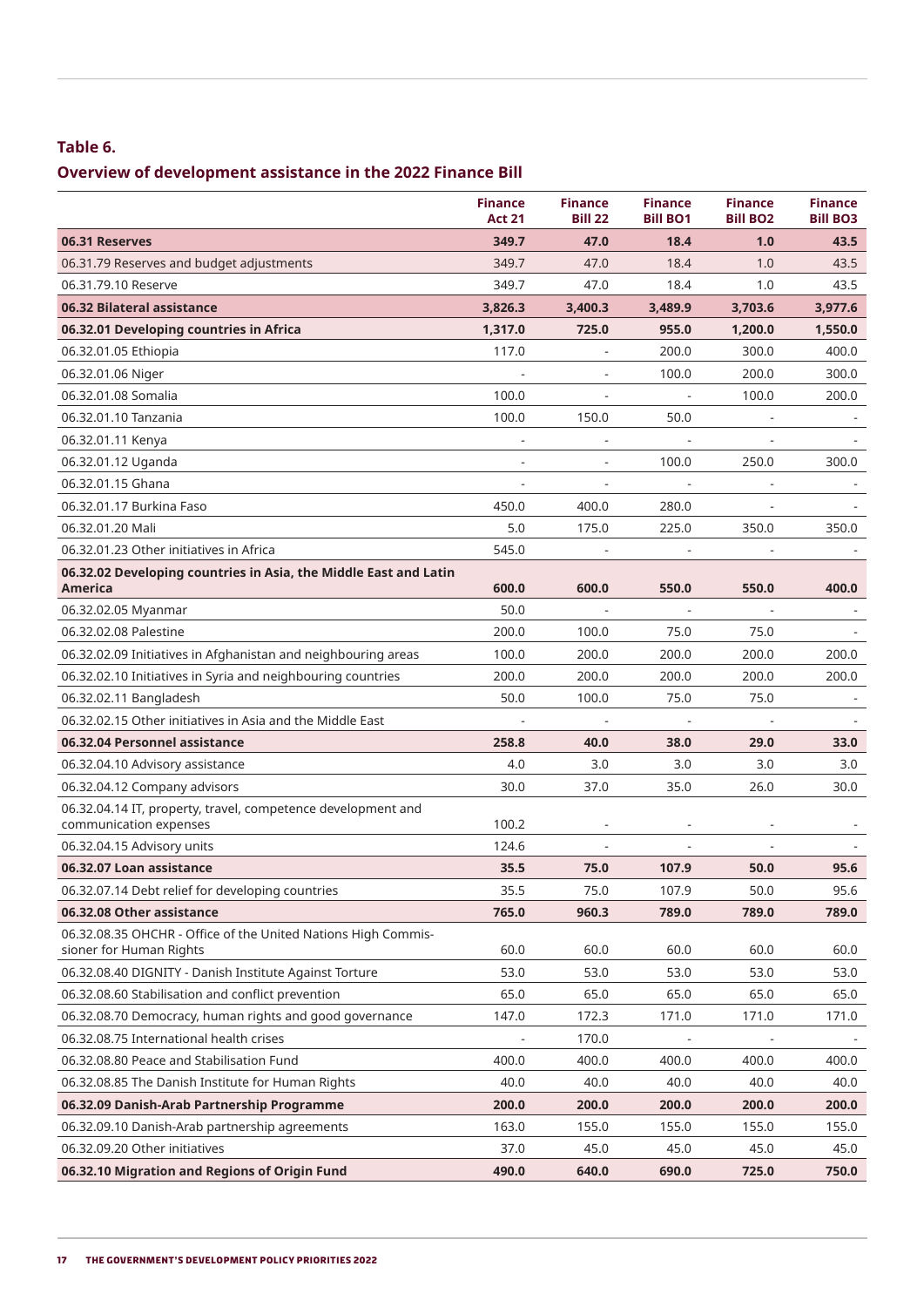| 06.32.10.13 Just and humane asylum system, incl. repatriation                                    | 300.0   | 300.0   | 300.0   | 300.0   | 300.0   |
|--------------------------------------------------------------------------------------------------|---------|---------|---------|---------|---------|
| 06.32.10.14 International Organization for Migration (IOM)                                       | 50.0    | 50.0    | 100.0   | 100.0   | 100.0   |
| 06.32.10.15 Promotion of pan-European migration efforts                                          | 15.0    | 15.0    | 15.0    | 15.0    | 15.0    |
| 06.32.10.16 Future refugee response                                                              | 125.0   | 200.0   | 50.0    | 175.0   | 125.0   |
| 06.32.10.17 Other migration and regions of origin efforts                                        |         | 75.0    | 225.0   | 135.0   | 210.0   |
| 06.32.11 Neighbourhood programme                                                                 | 160.0   | 160.0   | 160.0   | 160.0   | 160.0   |
| 06.32.11.10 Programme initiatives                                                                | 140.0   | 140.0   | 140.0   | 140.0   | 140.0   |
| 06.32.11.20 Other initiatives                                                                    | 20.0    | 20.0    | 20.0    | 20.0    | 20.0    |
| 06.33 Assistance through civil society organisations                                             | 935.8   | 997.5   | 997.5   | 997.5   | 997.5   |
| 06.33.01 Assistance through civil society organisations                                          | 935.8   | 997.5   | 997.5   | 997.5   | 997.5   |
| 06.33.01.10 Strategic partnerships                                                               | 664.0   | 729.0   | 729.0   | 729.0   | 729.0   |
| 06.33.01.11 Strategic initiatives                                                                | 10.0    | 15.0    | 15.0    | 15.0    | 15.0    |
| 06.33.01.12 Earmarked funds and networks                                                         | 261.8   | 253.5   | 253.5   | 253.5   | 253.5   |
| 06.34 Natural resources, energy and climate change                                               | 1,745.0 | 1,963.3 | 2,038.3 | 1,878.5 | 1,767.5 |
| 06.34.01 Natural resources, energy and climate change in<br>developing countries                 | 1,745.0 | 1,963.3 | 2,038.3 | 1,878.5 | 1,767.5 |
| 06.34.01.10 Climate, conflict, displacement and irregular migration<br>in Africa                 | 200.0   | 200.0   | 200.0   | 200.0   | 200.0   |
| 06.34.01.40 Energy and water resources, etc.                                                     | 709.5   | 520.3   | 500.3   | 709.5   | 709.5   |
| 06.34.01.50 UN Environment Program (UNEP)                                                        |         | 50.0    | 50.0    | 50.0    | 50.0    |
| 06.34.01.60 The Global Environment Facility (GEF)                                                |         | 150.0   | 350.0   |         |         |
| 06.34.01.70 Climate Envelope                                                                     | 727.5   | 750.0   | 750.0   | 750.0   | 750.0   |
| 06.34.01.75 Environmental contributions and resilience to climate<br>change                      | 108.0   | 293.0   | 188.0   | 133.0   | 58.0    |
| 06.34.01.85 Montreal Protocol on Substances that Deplete the<br>Ozone Layer                      |         |         |         | 36,0    |         |
| 06.35 Information activities                                                                     | 88.5    | 64.0    | 82.8    | 82.8    | 82.8    |
| 06.35.01 Information activities in Denmark, etc.                                                 | 88.5    | 64.0    | 82.8    | 82.8    | 82.8    |
| 06.35.01.13 Information activities                                                               | 64.5    | 40.0    | 58.8    | 58.8    | 58.8    |
| 06.35.01.17 Seminars, courses, conferences, etc.                                                 | 9.0     | 9.0     | 9.0     | 9.0     | 9.0     |
| 06.35.01.18 Assessment                                                                           | 15.0    | 15.0    | 15.0    | 15.0    | 15.0    |
| 06.36 Multilateral assistance through the UN, etc.                                               | 1,801.7 | 1,996.0 | 2,047.2 | 2,070.5 | 1,994.2 |
| 06.36.01 United Nations Development Program (UNDP)                                               | 502.0   | 525.0   | 525.0   | 525.0   | 525.0   |
| 06.36.01.10 United Nations Development Program (UNDP)                                            | 327.0   | 350.0   | 350.0   | 350.0   | 350.0   |
| 06.36.01.14 UN City                                                                              | 175.0   | 175.0   | 175.0   | 175.0   | 175.0   |
| 06.36.02 United Nations Children's Fund (UNICEF)                                                 |         |         |         |         | 150.0   |
| 06.36.02.10 General contribution to UNICEF                                                       | 125.0   | 150.0   | 150.0   | 150.0   |         |
|                                                                                                  | 125.0   | 150.0   | 150.0   | 150.0   | 150.0   |
| 06.36.03 Population, Health and Gender Equality                                                  | 863.0   | 885.0   | 885.0   | 925.0   | 845.0   |
| 06.36.03.10 UN Population Fund (UNFPA)                                                           | 350.0   | 350.0   | 350.0   | 350.0   | 350.0   |
| 06.36.03.11 Sexual and reproductive health and rights of global<br>civil society                 | 200.0   | 200.0   | 200.0   | 240.0   | 160.0   |
| 06.36.03.12 World Health Organization's (WHO) development<br>activities                          | 70.0    | 70.0    | 70.0    | 70.0    | 70.0    |
| 06.36.03.13 United Nations Entity for Gender Equality and the<br>Empowerment of Women (UN Women) | 78.0    | 75.0    | 75.0    | 75.0    | 75.0    |
| 06.36.03.14 Joint United Nations Programme on HIV and AIDS<br>(UNAIDS), and others               | 40.0    | 40.0    | 40.0    | 40.0    | 40.0    |
| 06.36.03.16 The Global Fund to Fight Aids, Tuberculosis and<br>Malaria                           | 125.0   | 125.0   | 125.0   | 125.0   | 125.0   |
| 06.36.03.17 Gavi, the Vaccine Alliance                                                           |         | 25.0    | 25.0    | 25.0    | 25.0    |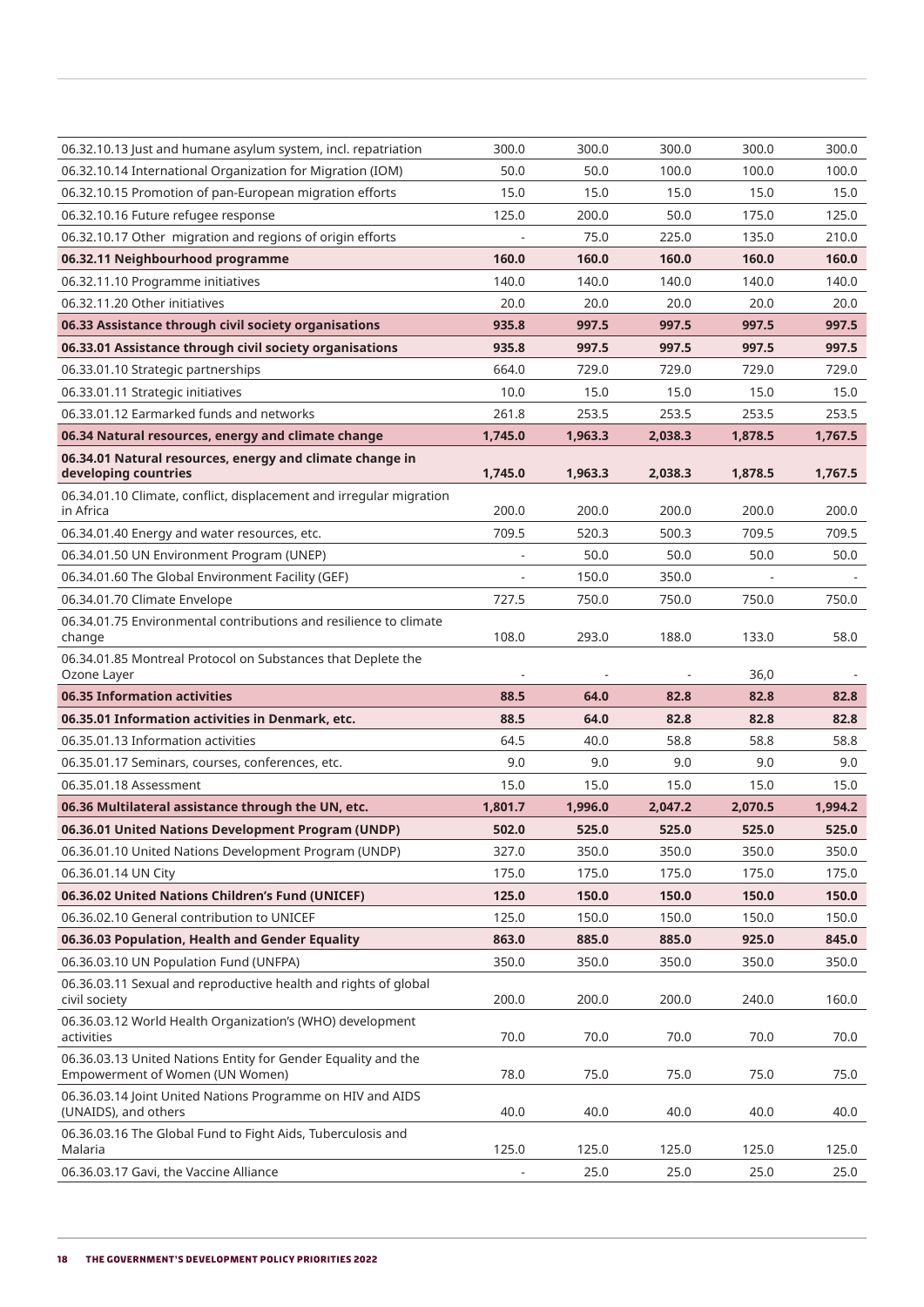| 06.36.04 Multilateral education initiatives                                        | 200.0                           | 325.0   | 362.5                    | 362.5   | 362.5   |
|------------------------------------------------------------------------------------|---------------------------------|---------|--------------------------|---------|---------|
| 06.36.04.10 Global Partnership for Education                                       | 200.0                           | 250.0   | 250.0                    | 250.0   | 250.0   |
| 06.36.04.11 Education Cannot Wait                                                  | $\overline{\phantom{a}}$        | 75.0    | 75.0                     | 75.0    | 75.0    |
| 06.36.06.12 Other multilateral education initiatives                               |                                 |         | 37.5                     | 37.5    | 37.5    |
| 06.36.06 Other UN development programs and various<br>multilateral contributions   | 111.7                           | 111.0   | 124.7                    | 108.0   | 111.7   |
| 06.36.06.16 Representation of interests in international organisa-<br>tions        | 90.0                            | 90.0    | 90.0                     | 90.0    | 90.0    |
| 06.36.06.23 OECD-DAC development-related contribution                              | 6.7                             |         | 14.7                     |         | 6.7     |
| 06.36.06.24 Various multilateral contributions                                     | 15.0                            | 21.0    | 20.0                     | 18.0    | 15.0    |
| 06.37 Development banks, funds and the EU                                          | 1,581.4                         | 1,572.6 | 1,874.0                  | 1,510.2 | 1,426.6 |
| 06.37.01 World Bank Group                                                          | 546.8                           | 681.0   | 903.2                    | 771.3   | 771.3   |
| 06.37.01.10 The International Bank for Reconstruction and<br>Development (IBRD)    | 32.0                            | 70.0    | 91.0                     |         |         |
| 06.37.01.11 The International Development Association (IDA)                        | 516.0                           | 562.2   | 763.4                    | 722.5   | 722.5   |
| 06.37.01.15 Special Action Account                                                 | 1.2<br>$\overline{\phantom{a}}$ | 1.2     | 1.2                      | 1.2     | 1.2     |
| 06.37.01.19 World Bank efforts relating to fragility, conflict and<br>displacement |                                 | 50.0    | 50.0                     | 50.0    | 50.0    |
| 06.37.02 Regional development banks                                                | 67.0                            | 66.0    | 66.0                     | 65.5    | 65.5    |
| 06.37.02.10 The African Development Bank (AfDB)                                    | 67.0                            | 66.0    | 66.0                     | 65.5    | 65.5    |
| 06.37.03 Regional development funds, debt relief initiatives<br>and other funds    | 386.6                           | 411.6   | 594.8                    | 422.4   | 388.8   |
| 06.37.03.10 The African Development Fund (AfDB)                                    | 175.0                           | 173.0   | 346.0                    | 173.0   | 173.0   |
| 06.37.03.13 The Nordic Development Fund (NDF)                                      | 40.0                            | 49.0    | 49.0                     | 49.0    | 49.0    |
| 06.37.03.14 Multilateral debt relief initiatives                                   | 171.6                           | 189.6   | 199.8                    | 200.4   | 166.8   |
| 06.37.04 Assistance through the European Union (EU)                                | 581.0                           | 414.0   | 310.0                    | 251.0   | 201.0   |
| 06.37.04.10 European Development Fund                                              | 581.0                           | 414.0   | 310.0                    | 251.0   | 201.0   |
| 06.38 Partnerships for sustainable growth                                          | 1,138.0                         | 1,358.0 | 1,213.0                  | 1,217.0 | 1,173.0 |
| 06.38.01 Mobilisation of financing for investments                                 | 468.0                           | 640.0   | 590.0                    | 588.0   | 550.0   |
| 06.38.01.11 Investment Fund for Developing Countries (IFU)                         |                                 | 100.0   | 100.0                    | 150.0   | 150.0   |
| 06.38.01.12 The International Finance Corporation (IFC)                            |                                 | 90.0    | 90.0                     | 38.0    |         |
| 06.38.01.13 Danida Sustainable Infrastructure Finance                              | 418.0                           | 400.0   | 400.0                    | 400.0   | 400.0   |
| 06.38.01.14 Project development facility Danida Business Finance                   | 50.0                            | 50.0    | $\overline{\phantom{a}}$ |         |         |
| 06.38.02 Framework conditions, knowledge and business<br>opportunities             | 670.0                           | 718.0   | 623.0                    | 629.0   | 623.0   |
| 06.38.02.12 Partnerships for green transition and sustainable<br>growth            | 84.0                            | 170.0   | 75.0                     | 81.0    | 75.0    |
| 06.38.02.13 Sector advisors                                                        | 86.0                            | 98.0    | 98.0                     | 98.0    | 98.0    |
| 06.38.02.14 Strategic sector cooperation                                           | 125.0                           | 140.0   | 140.0                    | 140.0   | 140.0   |
| 06.38.02.15 International Labour Organization (ILO)                                | 20.0                            | 20.0    | 20.0                     | 20.0    | 20.0    |
| 06.38.02.18 The Sustainable Development Goals facility                             | 10.0                            | 10.0    | 10.0                     | 10.0    | 10.0    |
| 06.38.02.19 Research collaboration                                                 | 220.0                           | 220.0   | 220.0                    | 220.0   | 220.0   |
| 06.38.02.20 Fellowship funding                                                     | 60.0                            | 60.0    | 60.0                     | 60.0    | 60.0    |
| 06.38.02.21 Labour markets and framework conditions                                | 65.0                            |         |                          |         |         |
| 06.39 Humanitarian assistance                                                      | 2,700.0                         | 2,700.0 | 2,700.0                  | 2,700.0 | 2,700.0 |
| 06.39.01 General contributions to international humanitarian<br>organisations      | 875.0                           | 875.0   | 875.0                    | 875.0   | 875.0   |
| 06.39.01.10 United Nations High Commissioner for Refugees<br>(UNHCR)               | 235.0                           | 235.0   | 235.0                    | 235.0   | 235.0   |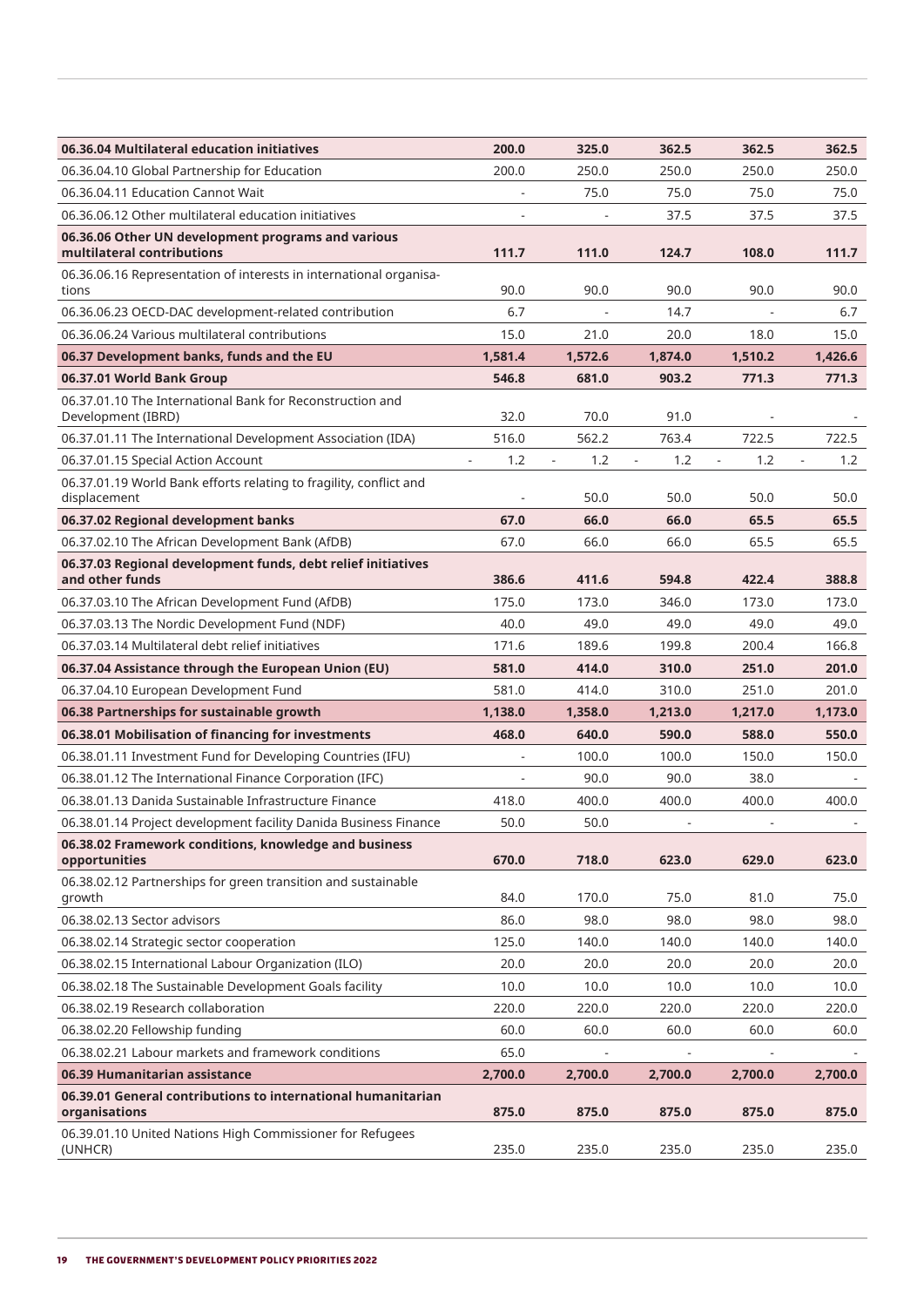| 105.0    | 105.0    | 105.0    | 105.0    | 105.0    |
|----------|----------|----------|----------|----------|
| 70.0     | 70.0     | 70.0     | 70.0     | 70.0     |
| 210.0    | 210.0    | 210.0    | 210.0    | 210.0    |
| 70.0     | 70.0     | 70.0     | 70.0     | 70.0     |
| 170.0    | 170.0    | 170.0    | 170.0    | 170.0    |
| 15.0     | 15.0     | 15.0     | 15.0     | 15.0     |
| 1,825.0  | 1,825.0  | 1.825.0  | 1,825.0  | 1,825.0  |
| 919.0    | 919.0    | 919.0    | 919.0    | 919.0    |
| 906.0    | 906.0    | 906.0    | 906.0    | 906.0    |
| 14.166.4 | 14.098.7 | 14.461.1 | 14.160.5 | 14.162.7 |
|          |          |          |          |          |